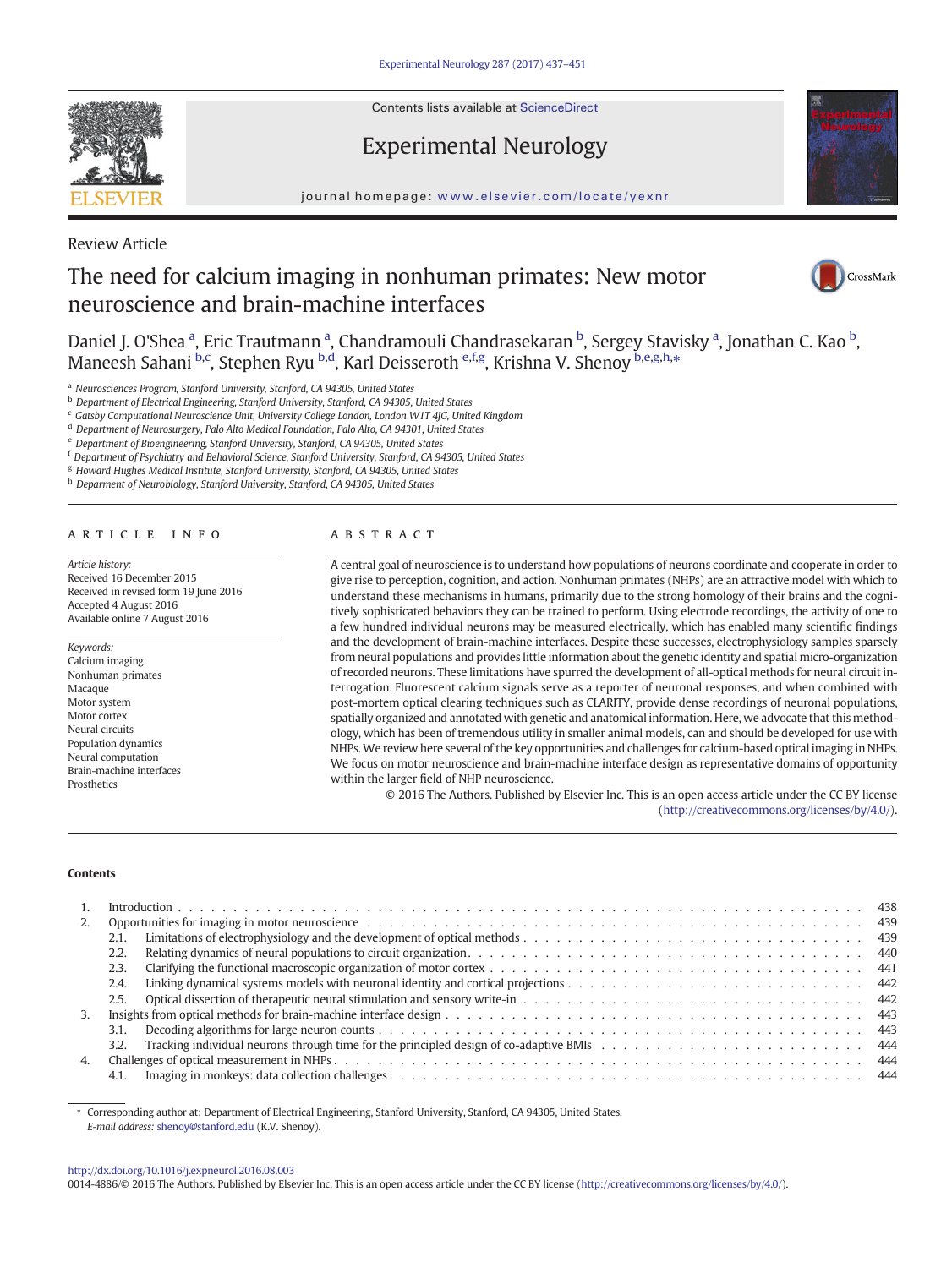<span id="page-1-0"></span>

| 4.1.2. |                                                                                                                                                                                                                                |  |
|--------|--------------------------------------------------------------------------------------------------------------------------------------------------------------------------------------------------------------------------------|--|
| 4.1.3. | Longevity of optical access experience and the content of the content of the content of the content of the content of the content of the content of the content of the content of the content of the content of the content of |  |
| 4.1.4. |                                                                                                                                                                                                                                |  |
| 4.1.5. |                                                                                                                                                                                                                                |  |
| 4.2.   |                                                                                                                                                                                                                                |  |
| 4.2.1. |                                                                                                                                                                                                                                |  |
| 4.2.2. |                                                                                                                                                                                                                                |  |
| 423    |                                                                                                                                                                                                                                |  |
| 4.2.4. |                                                                                                                                                                                                                                |  |
| 4.2.5. |                                                                                                                                                                                                                                |  |
|        |                                                                                                                                                                                                                                |  |
|        |                                                                                                                                                                                                                                |  |
|        |                                                                                                                                                                                                                                |  |
|        |                                                                                                                                                                                                                                |  |

# 1. Introduction

Neuroscientists seek to understand the function and dysfunction of the nervous system, with an eye towards ultimately comprehending and supporting the health of the human brain. In order to understand how a system like the brain operates one must measure its internal workings, much like understanding a computer requires measuring voltages and currents throughout its circuitry. For decades, a dominant approach to measuring these signals has been extracellular electrophysiology. Using sharp electrodes inserted into the brain, neuroscientists can record the spiking activity of one or many individual neurons involved in perception, cognition, and action. Decades of discoveries and fundamental insights into brain function have resulted from studying the brain using these types of electrical measurement techniques.

Traditional electrophysiology captures the spiking activity of a sparse sample of neurons, allowing the responses of individual neurons to be measured and of neural populations to be collectively visualized and modeled. However, these models remain at a level of abstraction agnostic to the microstructural details of neural circuits. These limitations of electrophysiology have motivated the development of an array of impressive technological advances that have enabled fluorescent labeling and all-optical recording and manipulation of targeted cell types in awake behaving animals. Whereas electrical measurements accurately capture neuronal spiking, optical methods can provide a complementary view of neural activity that is substantially richer in many ways, contextualizing patterns of neural activity within a genetically annotated, spatially localized, dense map linking circuit structure with function ([Deisseroth and Schnitzer, 2013; Peron et al., 2015;](#page-11-0) [Emiliani et al., 2015](#page-11-0)). These tools have already transformed the study of neural circuits in small animal models, including worms, zebrafish, flies, and rodents, and promise to open new avenues of research to probe a variety of neuropathologies in nonhuman primate models of



Fig. 1. Experimental and analytical pipelines for employing calcium-imaging and CLARITY for primate systems neuroscience. (a) Schematic of cross-section with high-NA multiphotonoptimized objective lens. (b) Optical chamber implanted over motor cortex. Adapted from [Trautmann et al. \(2015\).](#page-13-0) (c) Viral constructs will be injected into cortex to deliver the calcium reporter gene and other fluorescent markers. (d) Widefield epifluorescence microscopy can be used to monitor expression and to record macro-scale functional activity. Adapted from [Sadakane et al. \(2015\).](#page-13-0) (e) The monkey will be trained to perform a behavioral task, during which (f) two-photon microscopy can be performed through the artificial dural window. Adapted from [Sadakane et al. \(2015\)](#page-13-0). (g) Post-mortem CLARITY can be performed on brain tissue and spinal cord to localize expression and provide more detailed information about the neurons and circuits recorded via immuno-staining. (h) Calcium imaging data can then be analyzed to extract the functional activity of each neuron as a function of time. (i) These traces can be visualized as neural state trajectories using dimensionality reduction techniques. Adapted from [Afshar et al. \(2011\)](#page-10-0). (j) Individual cells can be registered to fluorescent markers imaged using two-photon in vivo or collected post hoc via CLARITY facilitating the annotation of the functional traces with cell type and projection information. (k) Spatial relationships between cells can also be used to embed models of the population activity within their 2D or 3D topography, e.g. by building a graphical model with functional (not synaptic) connectivity. (l) Combined functional, spatial, projection, and genetic information can be used to build models of the population dynamics in which cell types and circuit projections can serve distinct computational roles.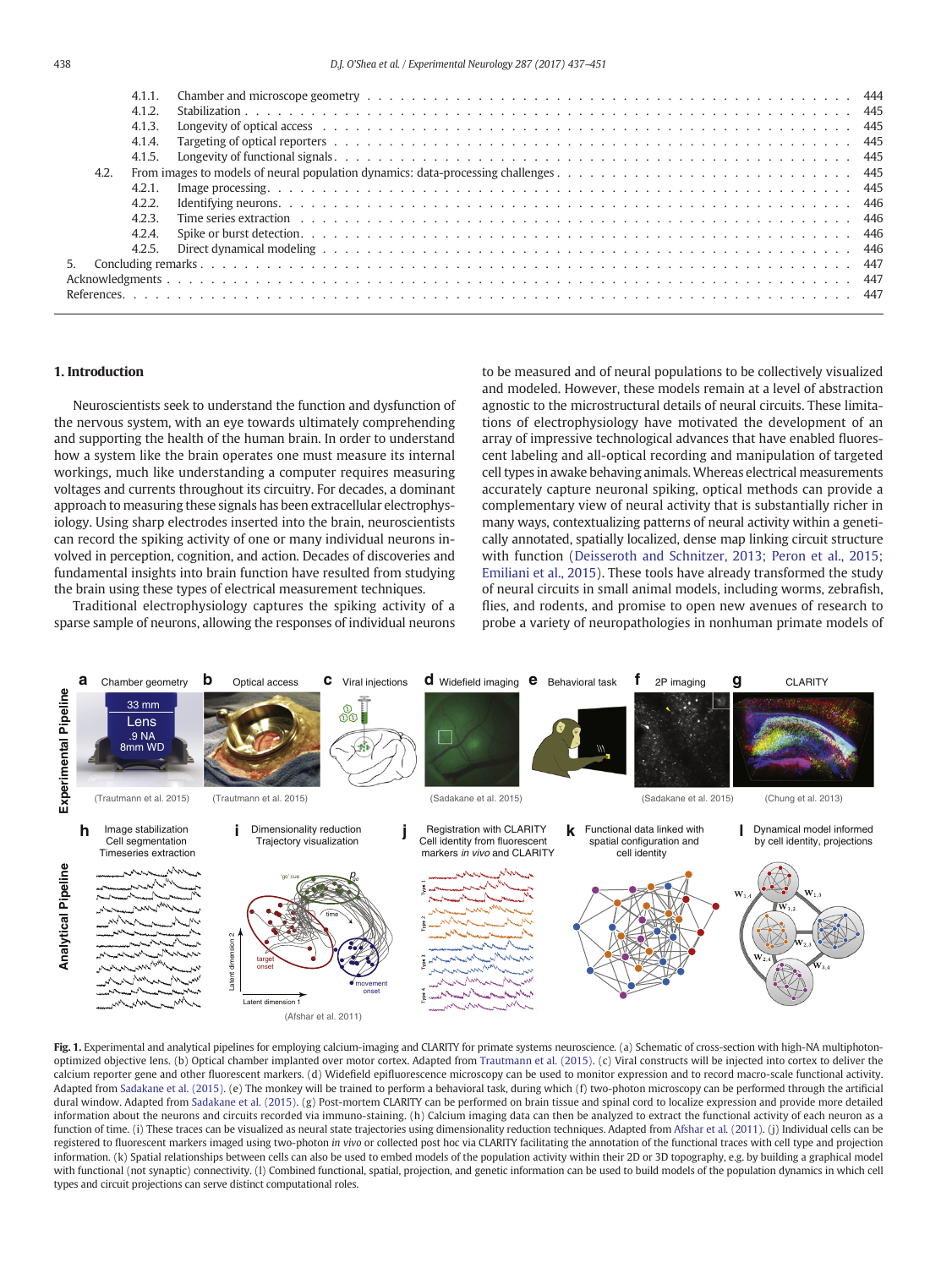human disease [\(Huang et al., 2016](#page-12-0)). In this paper we highlight the rich experimental opportunities enabled by application of optical technologies to primate systems neuroscience.

Recent technological, viral injection, and surgical advances suggest we are on the cusp of widespread adoption of optical imaging to study the nonhuman primate brain. The first key advance was the surgical replacement of natural dura with translucent artificial dural windows that enabled long-term optical access to cortex in NHPs, enabling researchers to map cortical functional organization using intrinsic signal optical imaging [\(Grinvald et al., 1991; Chen et al., 2002\)](#page-11-0). Voltage-sensitive dyes have also been successfully imaged through artificial dural windows. These signals provide improved spatial and temporal resolution and can be used to map subthreshold membrane dynamics at the submillimeter scale [\(Arieli et al., 2002; Grinvald and Hildesheim,](#page-10-0) [2004; Chen et al., 2012\)](#page-10-0). The development of new synthetic calcium indicator dyes have enabled detailed mapping of the functional organization of macaque primary visual cortex [\(Nauhaus et al., 2012; Ikezoe et](#page-12-0) [al., 2013](#page-12-0)), although these dyes cannot be used for long-term recording and have been employed primarily in acute experimental contexts. For long-term experiments, the genetically encoded calcium indicator memTNXL has been successfully transduced via AAV1 in macaque primary visual cortex ([Heider et al., 2010\)](#page-11-0). Employing two-photon imaging through a small, chronically-implanted cranial window and a narrow micro-lens objective, calcium signals from several neurons were collected at single-cell resolution. More recently, [Sadakane et al. \(2015\)](#page-13-0) developed an AAV-based TET-inducible system to amplify and regulate expression of GCaMP6f, enabling stable, repeated imaging of many neurons in marmoset neocortex over many months. Lastly, [Seidemann et al.](#page-13-0) [\(2016\)](#page-13-0) recently performed widefield single-photon imaging of GCaMP6f in V1 of awake, behaving macaques. These last two studies demonstrate that high signal-to-noise, long-term calcium recording of large neural populations is currently possible in NHPs.

Building upon these successes, we envision and outline an all-optical pipeline for capturing a dense map of neural activity, spatially-localized and combined with multiple types of molecular and structural information in behaving primates. We believe that this model will provide a substantially richer view of neural circuits, transforming state-of-theart "black box" models of neural computation into models which may be directly, empirically tested and deeply grounded in the details of the neural circuit architecture within which this computation exists. [Fig. 1](#page-1-0) outlines experimental and analytical pipelines in which imaging is used to record the activity of many neurons in awake, behaving NHPs, translating similar approaches already successfully deployed in rodent, fly, zebrafish, and worm model systems ([Deisseroth and](#page-11-0) [Schnitzer, 2013\)](#page-11-0). An imaging chamber would be implanted in lieu of a standard electrophysiology chamber. Existing designs readily permit optical access to cortex for intrinsic optical imaging and optogenetic stimulation (e.g. [Grinvald et al., 1991; Chen et al., 2002; Arieli et al.,](#page-11-0) [2002; Ruiz et al., 2013](#page-11-0)), but changes to the geometry of these chambers [\(Fig. 1](#page-1-0)a) are likely needed to accommodate the wide objective lenses necessitated by two photon imaging ([Trautmann et al., 2015](#page-13-0)). In this imaging chamber, natural dura is replaced by a silicone artificial dura or a glass window, which provides stable, long-term optical access to cortex [\(Fig. 1](#page-1-0)b). Subsequently (or during the implantation procedure if time constraints allow), viral injections would be performed through this imaging chamber [\(Fig. 1c](#page-1-0)), enabling the transfection of all neurons or targeted neural sub-populations with genetically encoded calcium sensors ([Chen et al., 2013; Inoue et al., 2014\)](#page-11-0) or voltage indicators [\(Jin](#page-12-0) [et al., 2012; Hochbaum et al., 2014\)](#page-12-0). The expression profile of these sensors could then be monitored over time using widefield epifluorescence imaging [\(Seidemann et al., 2016](#page-13-0); [Fig. 1](#page-1-0)d). Concomitantly, the monkey would be trained to perform a task designed to engage the neural circuit being studied, e.g. a reaching task for studying motor cortical computation [\(Fig. 1e](#page-1-0)). During this behavioral task, two-photon or (widefield epifluorescence) microscopy can be used to capture the optical activity readout of neural populations in the field of view ([Fig. 1](#page-1-0)f). Finally postmortem histology can be performed using CLARITY [\(Fig. 1g](#page-1-0)), a clearing technique which preserves the 3d arrangement of cells and provides information about cell type and projection patterns via immunostaining [\(Chung et al., 2013; Rajasethupathy et al., 2016; Lerner et al., 2016](#page-11-0)).

Two photon microscopy and CLARITY datasets produced in this experimental pipeline can next be sent through an analytical pipeline. Image processing algorithms can be used to identify, segment, and extract the functional activity from individual neurons in the field of view ([Fig. 1h](#page-1-0)). These activity traces can be collectively visualized as neural trajectories by employing a dimensionality reduction technique [\(Fig.](#page-1-0) [1i](#page-1-0)), as would typically be performed with multielectrode electrophysiology data. Additionally, we can identify the cell type and information about projection targets or inputs of each imaged neuron by registering the functional data against CLARITY or static fluorescent markers coinjected and imaged in vivo ([Fig. 1](#page-1-0)j). These data can then be used to build functional models which link the temporal dynamics of neural activity to the spatial organization and relative proximity of the cells [\(Fig.](#page-1-0) [1k](#page-1-0)). By utilizing functional data annotated with spatial, projection, and genetic information, neuroscientists can build models of neural computation which describe the dynamics of neural populations subserving behavior in which specific cell types and anatomical projections serve distinct, identifiable roles in shaping the population dynamics [\(Fig. 1l](#page-1-0)).

In the rest of this paper, we enumerate a set of opportunities and challenges in harnessing optical methods like these in NHPs. We focus here on the use of calcium imaging in the study of the cortical motor system, both in the realm of basic science and the development of brain-machine interfaces, but certainly similar opportunities for optical imaging exist in other brain regions and across the spectrum of perception, cognition, and action ([Belmonte et al., 2015; Miller et al., 2016\)](#page-10-0).We proceed by exploring the limitations of electrophysiology, explore the avenues of scientific inquiry we feel would be especially well-served by optical approaches within the cortical motor system, and highlight some of the challenges in developing the primate optical experimental approach we envision.

# 2. Opportunities for imaging in motor neuroscience

2.1. Limitations of electrophysiology and the development of optical methods

Pioneers in systems neuroscience have made remarkable progress towards understanding the functional role of brain regions in perception, cognition, and behavior. These advances were enabled by many neurotechnologies for recording electrical and chemical activity within the brain. In particular, since the pioneering work of [Hubel and Wiesel](#page-12-0) [\(1962\)](#page-12-0) in visual cortex, extracellular electrode recordings of individual neuron's spiking activity have enabled many seminal discoveries in sensory and motor systems, decision-making, attention, object recognition, color processing, and many others.While single neural responses are informative, in the past decade a growing appreciation for the role of neuronal populations and of population dynamics has emerged. Studying neural populations generally necessitates the ability to record from many individual neurons simultaneously; consequently researchers have employed multiple electrodes and multi-electrode arrays to study the spiking activity of up to hundreds of individual neurons simultaneously. Using these recordings, the field has made considerable progress in relating multi-electrode spiking responses to behavior on a single trial basis. For example, in the primate motor system, a monkey's reach reaction time can be predicted from the population-level dynamical state prior to movement [\(Afshar et al., 2011\)](#page-10-0). Similar advances combining optical imaging with dynamical analysis have been used to dissect single trial neural population activity during decision-related processing in the leech [\(Briggman et al., 2005; Briggman and Kristan,](#page-10-0) [2008](#page-10-0)) and to relate sequential activation of neurons in the parietal cortex in rodents to specific choices during navigation decision tasks [\(Harvey et al., 2012](#page-11-0)).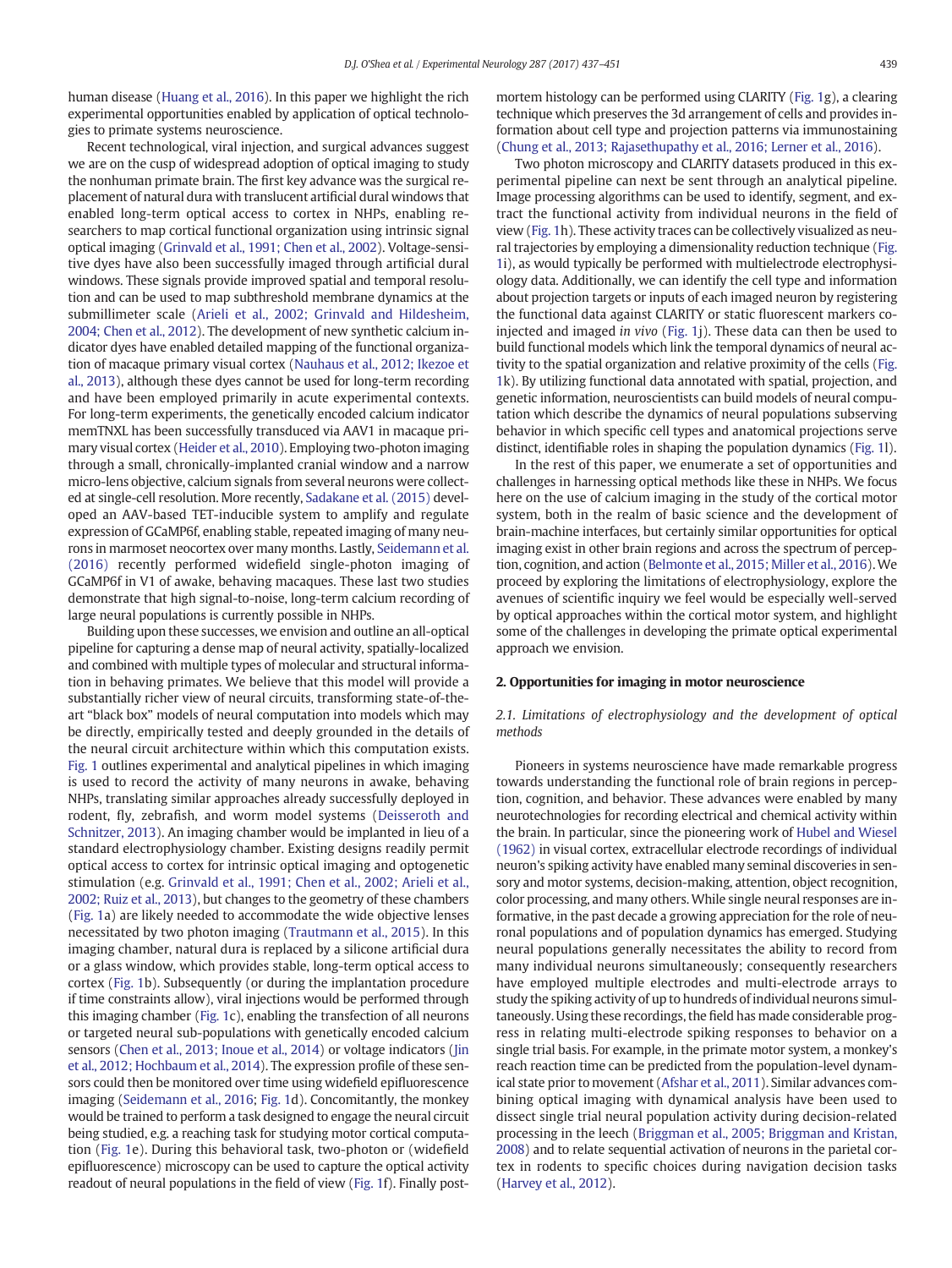These studies help us to unravel how the dynamics of a population of neurons drives behaviors, but it remains very difficult to connect dynamical system models to circuit knowledge at a lower level of abstraction. We believe this difficulty fundamentally stems from the information about neural populations not captured by extracellular electrophysiology. State of the art electrode arrays used in primates sample neurons sparsely, recording one or several neurons from a local population of many thousands ([Robinson, 1968\)](#page-13-0). The sampling is also biased towards highly active cells ([Barth and Poulet, 2012\)](#page-10-0) and provide very little information about cell identity. While some studies have used spiking waveform shape to distinguish excitatory and inhibitory neurons [\(Barthó et al., 2004; Kaufman et al., 2010; Kaufman et al.,](#page-10-0) [2013\)](#page-10-0), it is difficult to validate the accuracy of this approach, and it is infeasible to resolve more finely the diverse excitatory and inhibitory neuron types present in cortex [\(Markram et al., 2004\)](#page-12-0). While it is possible to record spiking activity across multiple cortical areas, it is not currently possible to dissect how axonal projections from one brain region shape the local dynamics in another by observing spiking activity alone. Consequently most efforts to understand circuit function can only regard the many anatomically-observed inputs as a latent unknown rather than a directly observable entity.

Collectively, these limitations of electrophysiology have highlighted the need to study neural circuit function and structure with a more powerful and informative technologies for neural circuit interrogation. Technological innovation has risen to meet this need, making it now possible to optically record activity from fluorescently labeled neurons [\(Li et al., 2015](#page-12-0)) and neural projections ([Gunaydin et al., 2014; Kim et](#page-11-0) [al., 2016](#page-11-0)). Genetically encoded calcium indicators (e.g., GCaMP6) allow calcium concentration (related to action potentials) from thousands to tens of thousands of individual neurons to all be optically imaged simultaneously ([Ahrens et al., 2012](#page-10-0) e.g.). When combined with optogenetics [\(Yizhar et al., 2011](#page-14-0)) and optical clearing techniques such as CLARITY ([Chung et al., 2013](#page-11-0)), these optical tools can provide understanding bridging the gap between neural circuit structure and function.

Extending imaging techniques to monkeys presents the possibility of fundamentally transforming our understanding of the primate brain. Imaging methods provide several key advantages over electrophysiology. First, imaging provides single-cell spatial resolution over a large field of view, which could significantly increase the total number of recorded neurons. It is likely that it will be possible to record from the majority of neurons located within the microscope's focal volume, currently hundreds or thousands of neurons simultaneously. Third, whereas electrophysiology is typically biased towards larger, highly active neurons, optical imaging may more faithfully record activity in more quiescent cells [\(Dombeck et al., 2007\)](#page-11-0), which comprise the majority of cortical circuitry [\(Barth and Poulet, 2012](#page-10-0)). Fourth, imaging could potentially identify and record from the same neurons across multiple days [\(Tian et al., 2009; Huber et al., 2012](#page-13-0)), which is currently extremely difficult to certify, if even possible, using electrodes [\(Tolias et al., 2007\)](#page-13-0). These advances in turn enable entire new classes of experiments to address previously un-addressable questions in the primate. Fifth, optical imaging allows recorded neurons to be fluorescently labeled in other color channels with markers to distinguish cell types or identify projection targets. As imaging preserves the spatial configuration of recorded cells, we anticipate that it will eventually be possible to identify single neurons in calcium imaging data and later to register these to fine-resolution neuron-scale 3D reconstructions built using CLARITY [\(Chung et](#page-11-0) [al., 2013; Tomer et al., 2015; Lerner et al., 2016\)](#page-11-0). Finally, it should be possible to exploit cell-type specific, virally transduced labels to selectively excite or inhibit cells using optogenetic stimulation while simultaneously optically recording activity ([Grosenick et al., 2015;](#page-11-0) [Rickgauer et al., 2014](#page-11-0)).

Approaches integrating these tools have focused on simple organisms such as worms, flies, and rodents, which are all amenable to short development timescales and rapid iteration ([Deisseroth and](#page-11-0) [Schnitzer, 2013; Peron et al., 2015\)](#page-11-0). Despite the large array of tools and techniques available for rodents, there are two primary motivations we highlight here for applying optical tools using nonhuman primates [\(Anderson, 2008](#page-10-0)). First, many neural circuits, including the motor system, are finely adapted to the specific requirements of each species. As such, it is unlikely that studying the motor system of simpler organisms like rodents will yield a mechanistic understanding of the principles underlying human motor control. Nonhuman primates, however, share many biomechanical similarities with humans. A monkey's motor cortex likely performs very similar computations as a human's, and many aspects of anatomy and function are consequently well conserved. Second, primates exhibit a high degree of cognitive flexibility and are capable of learning a rich repertoire of sophisticated, precision behaviors. In the context of motor control, this enables us to map the relationship between neural activity and precisely controlled movements. While it is possible to train rodents to reach and manipulate an object (e.g. [Allred](#page-10-0) [et al., 2008](#page-10-0)), it is likely that the relatively simpler rodent motor system would not support complex reaches (e.g. to multiple target locations, or avoiding obstacles in their path) or more dexterous manipulation tasks which require precise control of the digits [\(Kinoshita et al. 2012; Lemon,](#page-12-0) [2008\)](#page-12-0).

We now enumerate key experimental opportunities enabled by optical methods developed for NHPs. We focus here on the domain of motor control with application to brain-machine interface design for the sake of concreteness, but we expect that imaging will present similar opportunities in other branches of systems and translational neuroscience.

#### 2.2. Relating dynamics of neural populations to circuit organization

Understanding how cortical circuits prepare, control, and execute volitional arm movements has been a major research focus within neuroscience for several decades. In the past several years, the dynamical systems approach has emerged as a powerful candidate framework for understanding motor cortical function (e.g. [Shenoy et al., 2013](#page-13-0)). The development of this conceptual framework was facilitated by sampling large heterogeneous populations of cells for a large number of trials using multielectrode arrays ([Afshar et al., 2011](#page-10-0)) combined with methods for visualizing and modeling population responses [\(Yu et al.,](#page-14-0) [2009; Shenoy et al., 2013; Cunningham and Yu, 2014](#page-14-0)). This perspective treats motor cortical neurons as components of a recurrent neural network trained to generate specific patterns of activity appropriate to drive the spinal cord and muscles to create a desired movement [\(Churchland et al., 2010, 2012; Hennequin et al. 2014; Sussillo et al.,](#page-11-0) [2015\)](#page-11-0). By focusing on the dynamics of the neural population collectively, this framework has led to a number of advances in our understanding of the functional properties of motor cortex (e.g. [Churchland et al., 2006;](#page-11-0) [Afshar et al., 2011; Ames et al., 2014; Kaufman et al., 2014\)](#page-11-0). In turn, these conceptual advances followed directly from the development of new neural measurement technologies which enabled stable, simultaneous recordings of many neurons.

However, electrophysiological recordings are limited in their ability to connect descriptions of population dynamics to the underlying neural circuit structure. In particular, using electrophysiology alone, it is not possible to study how coordinated population activity arises from the constituent neuronal cell types, the fine spatial organization of cells within the circuit, and connectivity of the network ([Grewe and](#page-11-0) [Helmchen, 2009; Shenoy et al., 2013; Peron et al., 2015\)](#page-11-0). In contrast, optical functional imaging methods may allow us to connect the computational level descriptions afforded by the dynamical systems view with underlying neural mechanisms. Because imaging captures the activity of all neurons within the field of view and preserves their location in space, the temporal dynamics of population activity can be connected with the spatial micro-organization of the circuit. Used in conjunction with genetic and anatomical targeting tools, optical imaging can enable recording from cells with known genetic identity and projection patterns. By bringing together functional neural response data with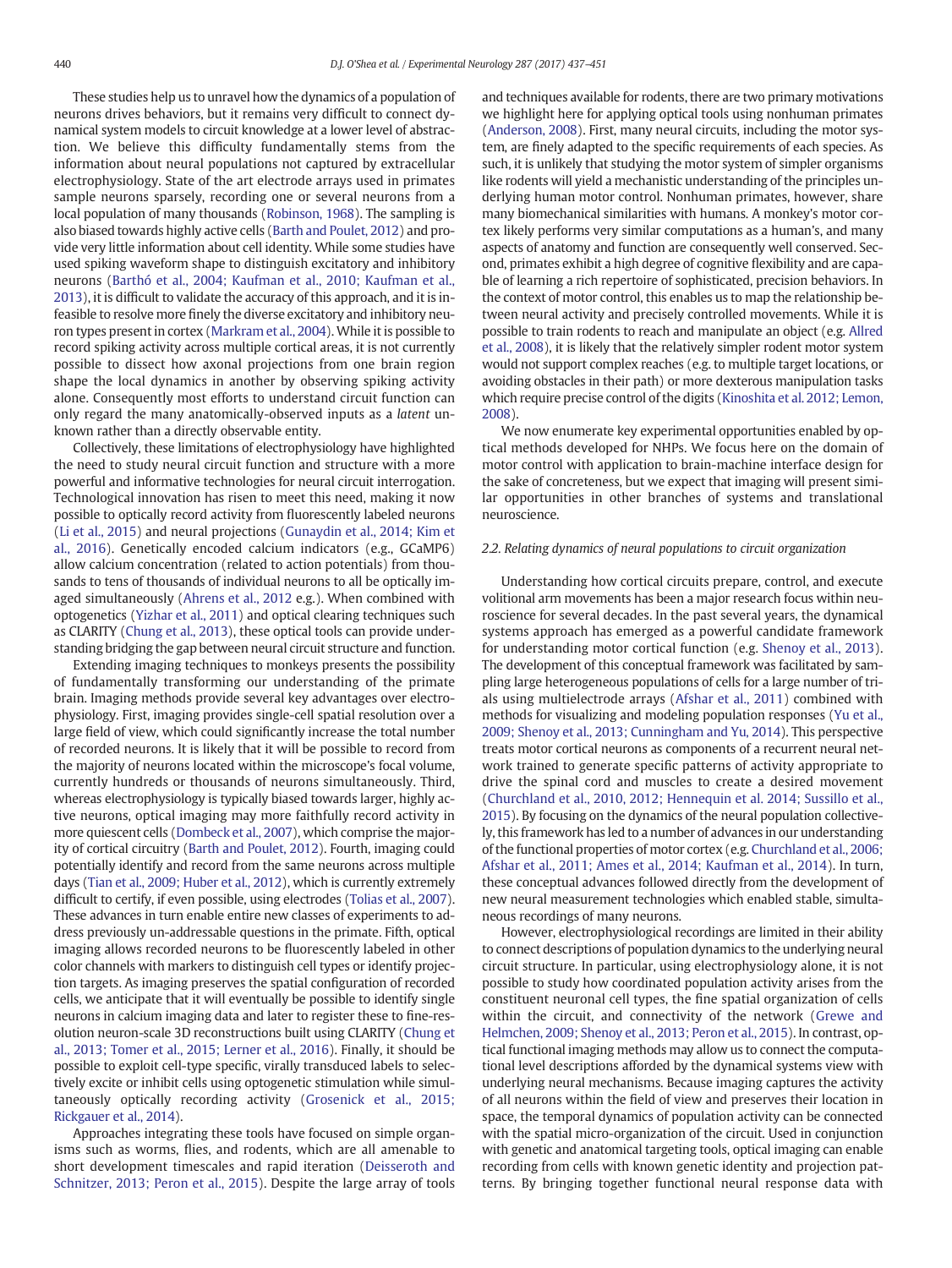anatomical information about cell type and circuit inputs and outputs, optical imaging offers a means to connect the computational and circuit levels of description, grounding the dynamics of neural population responses in the underlying circuit in which they arise.

Precedent for this strategy is provided by numerous studies which employed optical imaging to connect computational mechanism and circuit implementation in other model systems. For instance, in the study of navigation, using a combination of anatomical and dynamical systems methods has led to better understanding of how hippocampal and entorhinal cortical circuits facilitate navigation [\(Domnisoru et al.,](#page-11-0) [2013; Schmidt-Hieber and Häusser, 2013](#page-11-0)). In the olfactory system, examination of network dynamics of mitral cells and the spike timing of Kenyon cells has shed insight into odor encoding and decoding [\(Mazor and Laurent, 2005; Broome et al., 2006\)](#page-12-0). Using optical imaging in combination with transgenic mice allowed identification of the role of different excitatory and inhibitory neurons in the medial prefrontal cortex during goal-directed behavior [\(Pinto and Dan, 2015\)](#page-13-0). Recent work using calcium imaging in the mouse motor system shed light on how neural circuits mediate movement preparation and initiation across different brain areas ([Li et al., 2015](#page-12-0)). Importantly, in each of these studies, the link between circuit dynamics and behavior has been clarified by annotating functional recordings with cell type identity and circuit connectivity.

Within motor cortex, we anticipate that a similar approach could elucidate the circuit-level organization that subserves motor planning and execution. Current dynamical models of motor cortical function provide descriptions of the computations underlying movement generation at a level separated from the spatial organization of the circuit itself. In other words, these models describe the temporal evolution of neural activity during movement [\(Churchland et al., 2012\)](#page-11-0), but remain agnostic as to how these patterns are organized spatially within cortex and whether this organization serves a useful role within the neural circuitry in generating these patterns.

#### 2.3. Clarifying the functional macroscopic organization of motor cortex

Short duration electrical stimulation, delivered either at the surface [\(Fritsch and Hitzig, 1870; Pen](#page-11-0)field, 1937) or intracortically [\(Asanuma](#page-10-0) [and Rosen, 1972](#page-10-0)), can evoke twitches of small groups of muscles, which can be used to construct maps of efferent zones. This approach, often combined with EMG measurement of evoked muscle responses, readily produces a rough picture of broad anatomical organization of neural responses in primary motor and premotor cortex. Proximal muscles are activated from a more rostral "horseshoe-shaped" region (extending into premotor cortex), which surrounds a central core, located more caudally, which drives distal musculature [\(Park and Belhaj-Saif,](#page-13-0) [2001; Park et al., 2004\)](#page-13-0). This organization is consistent with the findings of anatomical tracing studies as well [\(He et al., 1995\)](#page-11-0). Motor cortex also exhibits somatotopic organization along the medial-lateral axis, with medial aspects of primary and premotor cortices involved in movements of the trunk and leg and lateral aspects involved in movements of the hands and face ([Park and Belhaj-Saif, 2001\)](#page-13-0).

A classical interpretation of these results posits that each area of the body is mapped to a specific location on the motor cortical surface [\(Woolsey et al., 1952\)](#page-13-0). However, other studies demonstrate that twitches of a specific muscle can be elicited by stimulation of multiple disparate regions of cortex, arguing for intermixed, distributed, overlapping many-to many mapping of neurons to muscles [\(Strick and Preston,](#page-13-0) [1978; Donoghue et al., 1992](#page-13-0)). Consistent with this functional evidence, transsynaptic tracing with rabies virus demonstrates that individual muscles are controlled by several discrete populations of corticomotoneuronal neurons within motor cortex ([Rathelot and](#page-13-0) [Strick, 2006](#page-13-0)). Moreover, individual stimulation sites typically activate multiple muscles or muscle synergies simultaneously ([Asanuma and](#page-10-0) [Rosen, 1972; Overduin et al., 2012\)](#page-10-0). Similar coactivation patterns are observed when using spike-triggered averaging to detect the effect of individual corticospinal neurons on EMG [\(Fetz and Cheney, 1980;](#page-11-0) [Cheney and Fetz, 1985\)](#page-11-0). This coactivation is thought to facilitate and stabilize coordinated, multi-joint movements. Collectively, these results demonstrate the cellular-scale functional organization may be more distributed and intermingled than the simple somatotopic model of the motor homunculus suggests ([Strick and Preston, 1978; Schieber](#page-13-0) [and Hibbard, 1993; Sanes et al., 1995\)](#page-13-0).

Moreover, the motor system facilitates the production of purposeful, voluntary movements, which necessitates coordinated patterns of muscle activation, rather than simple twitches of individual muscles. An important goal for motor neuroscience is therefore to understand the spatial and temporal organization of motor cortex in the context of producing behaviorally relevant movements [\(Graziano et al., 2002a;](#page-11-0) [Shenoy et al., 2013\)](#page-11-0). Recent studies have made important strides towards achieving this understanding using electrical stimulation and electrode recordings. In one set of studies, Graziano and colleagues employed longer duration (e.g. 500 ms) intracortical electrical stimuli to probe motor cortex. These long-train stimuli typically evoke complex, multijoint movements that resemble purposeful actions, such as handto-mouth or defensive gestures [\(Graziano et al., 2002b, 2005\)](#page-11-0). These findings suggest a different picture of motor cortical functional organization in which different categories of actions are generated from local regions of cortex organized as an action or behavioral map, with somatotopy-like features emerging incidentally due to the structure of the behavioral repertoire ([Graziano et al., 2002a, 2002b; A](#page-11-0)flalo and [Graziano, 2006; Graziano and A](#page-11-0)flalo, 2007).

Another direction of research has explored the spatiotemporal layout of motor cortex along the rostral-caudal axis. Measurements of EMG and joint velocity during reaching tasks demonstrate that movements typically require sequential recruitment of muscles in a proximal to distal manner ([Hatsopoulos et al., 2010](#page-11-0)). This correspondence between proximal to distal muscle recruitment in behavior and a rough proximal to distal organization in motor cortex implies that there may be directions of neural activity flow in motor cortex. In support of such a hypothesis, extracellular recordings using multielectrode arrays have shown that beta band LFP (local field potential, approximately 10–45 Hz) has a travelling wave like characteristic [\(Rubino et al.,](#page-13-0) [2006\)](#page-13-0). Subsequent analyses suggest these LFP phenomena may exist in single neuron activity ([Kim et al., 2011; Takahashi et al., 2015\)](#page-12-0).

We believe that achieving a holistic, accurate picture of motor cortical organization will require fusing two domains of investigation, the first attempting to map the spatial organization of motor cortex, and the second attempting to elucidate the dynamics of neural population activity in the same areas ([Shenoy et al., 2013](#page-13-0)). Understanding the neuroanatomical structure of the circuit in the context of the computational mechanisms by which voluntary movements are prepared and executed will be essential to understanding motor cortex, as well as helpful in contextualizing the collection of experimental observations just described. However, we believe that achieving this integrated understanding remains challenging with electrophysiology for several reasons. First, the effect of electrical microstimulation on neural populations – essential to correctly interpreting stimulation-based mapping studies – is far from straightforward or well-characterized ([Strick, 2002;](#page-13-0) [Logothetis et al., 2010; Overduin et al., 2012; Histed and Bonin, 2009](#page-13-0)), a topic upon which we will expand later. Second, current multielectrode arrays do not support dense recordings over large regions of cortical space, which hinders capturing a unified, precise, and sufficiently detailed map of motor cortical responses.

The maps produced by electrode penetrations or electrode arrays are also coarse relative to the density of neurons – only a few neurons may be sampled at each electrode site, and recording sites are spaced at intervals typically on the order of hundreds of microns [\(Rubino et al.,](#page-13-0) [2006\)](#page-13-0). With this very sparse sample of neurons, it remains difficult to investigate the fine spatial organization of motor cortex and to define the relationship between the microstructural details of the neural circuit with the dynamics of neural activity observed in the population.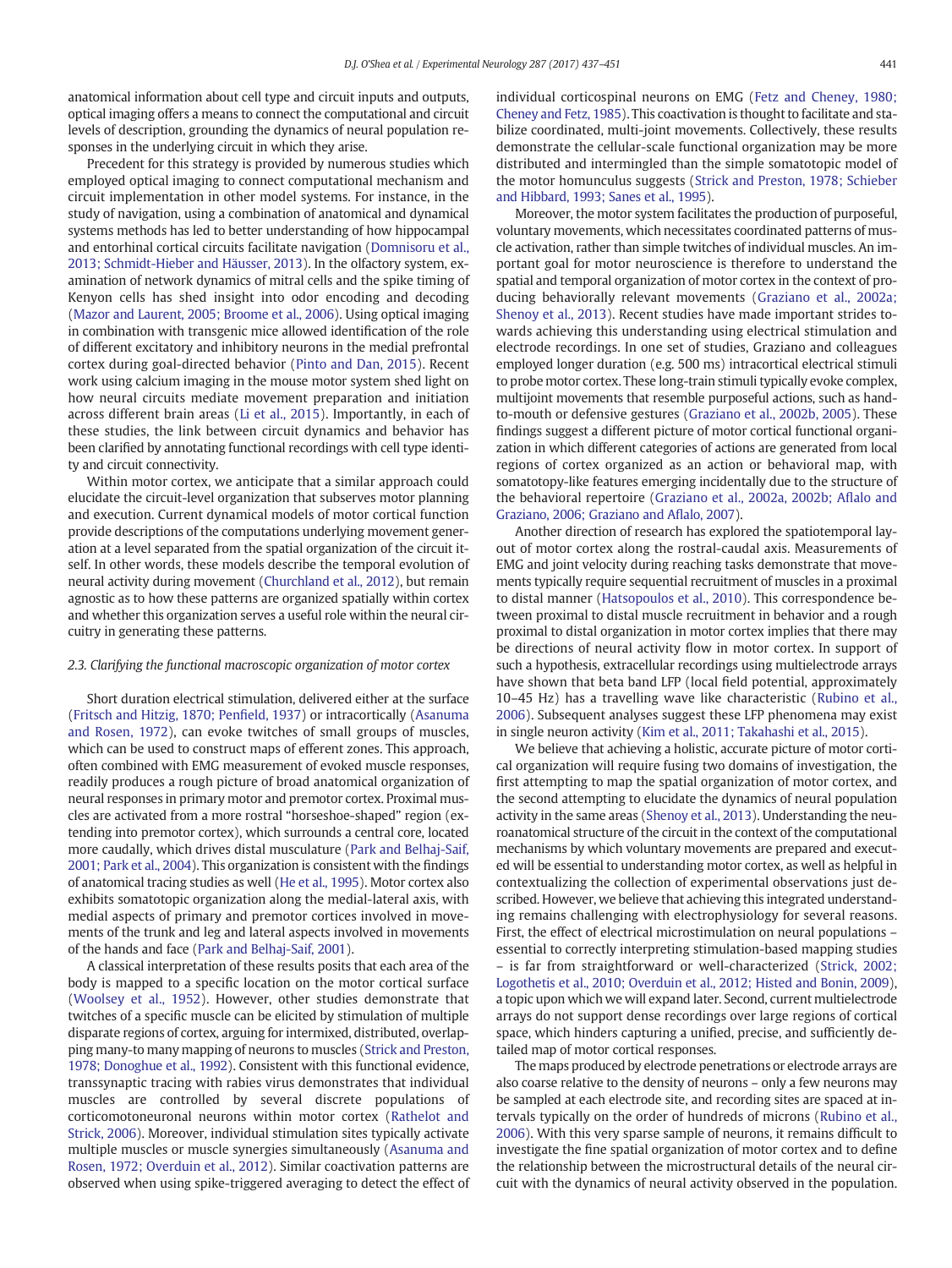In contrast, calcium imaging methods can sample many if not all neurons within a field of view, providing the spatial resolution to dissect the mechanisms by which sequential patterns of neural activation arise and organize to generate and control movements (e.g. [Harvey et](#page-11-0) [al., 2012\)](#page-11-0). Imaging, being inherently spatiotemporal, can measure the temporal order in which neurons at different spatial locations respond during movement. Measurements in different regions of the precentral gyrus would help clarify the microstructure of observed travelling waves and incorporate them into dynamical models ([Wu and](#page-14-0) [Hatsopoulos, 2008](#page-14-0)). Moreover, imaging could shed light on the mechanisms by which motor cortex coordinates different aspects of movement in time, such as the position of the arm and aperture of the hand in a reach to grasp task [\(Vaidya et al., 2015\)](#page-13-0). Little is known about the coordination of neighboring cells within motor cortical microcircuits.

Imaging at cellular resolution, the patterns of activity in a motor cortex during voluntary movement would help to bridge the gap between spatial and dynamical models of the circuit. These recordings would help identify if there are spatially organized subdomains that project down to individual muscles or groups of muscles, analogous to ocular dominance columns in the visual system. When combined with microstimulation and EMG, imaging could provide unprecedented detail about the underlying fine scale organization in motor cortex ([Park](#page-13-0) [and Belhaj-Saif, 2001; Park et al., 2004](#page-13-0)). Additionally, fine structure spatiotemporal dynamical data obtained by imaging during simple motor tasks would help connect the computational level descriptions offered by dynamical ([Shenoy et al., 2013\)](#page-13-0) and neural network models [\(Sussillo et al., 2015\)](#page-13-0) of motor cortex with the anatomical and structural implementations of the computation.

# 2.4. Linking dynamical systems models with neuronal identity and cortical projections

The dynamical models put forth to explain movement generation are necessarily instantiated in the networks of excitatory and inhibitory neurons present in cortical circuits. At present with extracellular recordings, one can classify neurons based on waveform shape [\(Kaufman et al.,](#page-12-0) [2010, 2013](#page-12-0)). However, the variation in waveforms in cortical circuits [\(Vigneswaran et al., 2011\)](#page-13-0) precludes finer distinctions beyond broadand narrow-spiking. Moving towards more concrete, testable models of how population dynamics arise and lead to behavior is critically needed in motor neuroscience, and this will likely require moving beyond datasets that comprise a collection of unlabeled neurons devoid of genetic and connectivity information. Combining calcium imaging with genetically targeted fluorescent co-labeling [\(Pinto and Dan,](#page-13-0) [2015; Li et al., 2015\)](#page-13-0) or with post-mortem CLARITY should allow precise identification and classification of cells into finer-grained cell types [\(Chung et al., 2013; Tomer et al., 2014](#page-11-0)). Furthermore, when combined with appropriate targeting techniques ([Lerner et al., 2016;](#page-12-0) [Rajasethupathy et al., 2016\)](#page-12-0), the roles of cell types and anatomical projections in shaping the neural population dynamics underlying the preparation and execution of movement may be elucidated.

Another limitation of electrophysiological datasets is that typical recordings are biased towards high firing rate cells ([Barth and Poulet,](#page-10-0) [2012\)](#page-10-0). However, there is evidence that a majority of cortical neurons have low firing rates, often firing in sparse bursts in cortical circuits [\(Shoham et al., 2006](#page-13-0)). These types of responses are rarely sampled in extracellular recording methods due to the inherently low likelihood of observing and successfully isolating the spiking waveforms of quiescent cells. Imaging, in contrast, facilitates largely unbiased sampling of neurons [\(Dombeck et al., 2007](#page-11-0)). This in turn would help us restructure our dynamical models of motor cortex to better understand and characterize sparsely active neurons, which are known to play critical roles in motor output circuits [\(Hahnloser et al., 2002; Fiete et al., 2004\)](#page-11-0). Furthermore, because the same population of cells can be stably imaged over a period of several months [\(Ziv et al., 2013\)](#page-14-0), the responses of these

quiescent cells could potentially be characterized over a broader, more inclusive range of behavior.

Finally, imaging would better characterize the interconnected roles of different cortical regions in producing behavior. Together with parietal cortex, motor and premotor cortices help utilize sensory cues (visual, proprioceptive, auditory, and somatosensory) in guiding the control of movement [\(Asanuma and Rosen, 1972; Archambault et al., 2009; Cluff](#page-10-0) [et al., 2014; Scott et al., 2015\)](#page-10-0). Extensive sensory inputs to premotor and motor cortex terminate predominantly in superficial layers [\(Strick, 1975; Wise et al., 1997; Arikuni et al., 1988\)](#page-13-0). Characterizing the source, organization, and timing of these inputs and how they shape the evolution of population activity in motor cortex remains an important open question. Imaging the activity of sensory afferents in layer 2/3 of primate motor and premotor cortex could reveal their influence on the activity of the local population preceding and during movement. The functional content of these projections could also be used to localize the types of computations being performed by different parts of a cortical circuit ([Gunaydin et al., 2014; Rajasethupathy et al.,](#page-11-0) [2016\)](#page-11-0). Direct observation of the information being conveyed between the numerous brain regions involved in motor control would greatly clarify our understanding of the roles of each region and the heretofore unobserved influence that each region has on other regions' population dynamics [\(Dum and Strick, 2002; Sussillo et al., 2015\)](#page-11-0).

# 2.5. Optical dissection of therapeutic neural stimulation and sensory write-in

Electrical stimulation is increasingly being used as a therapeutic tool to rescue deficits in Parkinsonism ([Holtzheimer and Mayberg, 2011](#page-12-0)) and depression [\(Mayberg et al., 2005](#page-12-0)), and cortical microstimulation shows growing promise as a means to write-in sensory information for visual [\(Tehovnik et al., 2009; Jepson et al., 2014\)](#page-13-0) and motor prostheses ([O'Doherty et al., 2011; Dadarlat et al., 2015\)](#page-12-0). In the future, optogenetic tools may also be used in a clinical context to enable genetically targetable neural stimulation [\(Gradinaru et al., 2009](#page-11-0)) and finer control over spatiotemporal patterning for writing information into the nervous system [\(Nirenberg and Pandarinath, 2012; Grosenick et](#page-12-0) [al., 2015](#page-12-0)).

Current clinical applications for neural write-in are limited by our lack of understanding of how electrical microstimulation is perturbing a neural circuit. One long-standing hypothesis is that microstimulation precisely activates a local sphere of cells surrounding the electrode tip [\(Tehovnik et al., 2006\)](#page-13-0). However, the effect of electrical stimulation can often produce an excitatory and inhibitory effect on neural activity as a function of time ([Seidemann et al., 2002; Logothetis et al., 2010](#page-13-0)), likely through activation of a fast, electrically-coupled inhibitory network ([Butovas et al., 2006](#page-11-0)). The spatiotemporal dynamics of these bidirectional effects depends on local connectivity patterns, affecting both cortico-cortical and cortico-subcortico-cortical pathways ([Logothetis](#page-12-0) [et al., 2010](#page-12-0)). These effects also vary as a function of stimulation frequency and amplitude ([Butovas and Schwarz, 2003\)](#page-10-0). Additionally, recent work has argued that microstimulation activates a sparse, distributed population of cells in the vicinity of the electrode, presumably through activation of collateral fibers [\(Histed and Bonin, 2009](#page-12-0)). Consequently, when the electrode tip is translated by only a few tens of microns a different sparse subset of cells is activated, hinting that the effect of microstimulation on neural tissue may be unpredictable and potentially unstable. This creates uncertainty both in probing neural circuit function via electrical perturbation [\(Histed et al., 2013](#page-12-0)) and in using microstimulation to restore sensory percepts in visual, auditory, and motor prostheses (e.g. [Otto et al., 2005; Tehovnik et al., 2009;](#page-12-0) [O'Doherty et al., 2011; Bensmaia and Miller., 2014; Dadarlat et al.,](#page-12-0) [2015\)](#page-12-0).

Historically, it has been difficult to study how electrical stimulation impacts circuits for two reasons. First, stimulation creates electrical artifacts that impede simultaneous electrical stimulation and recording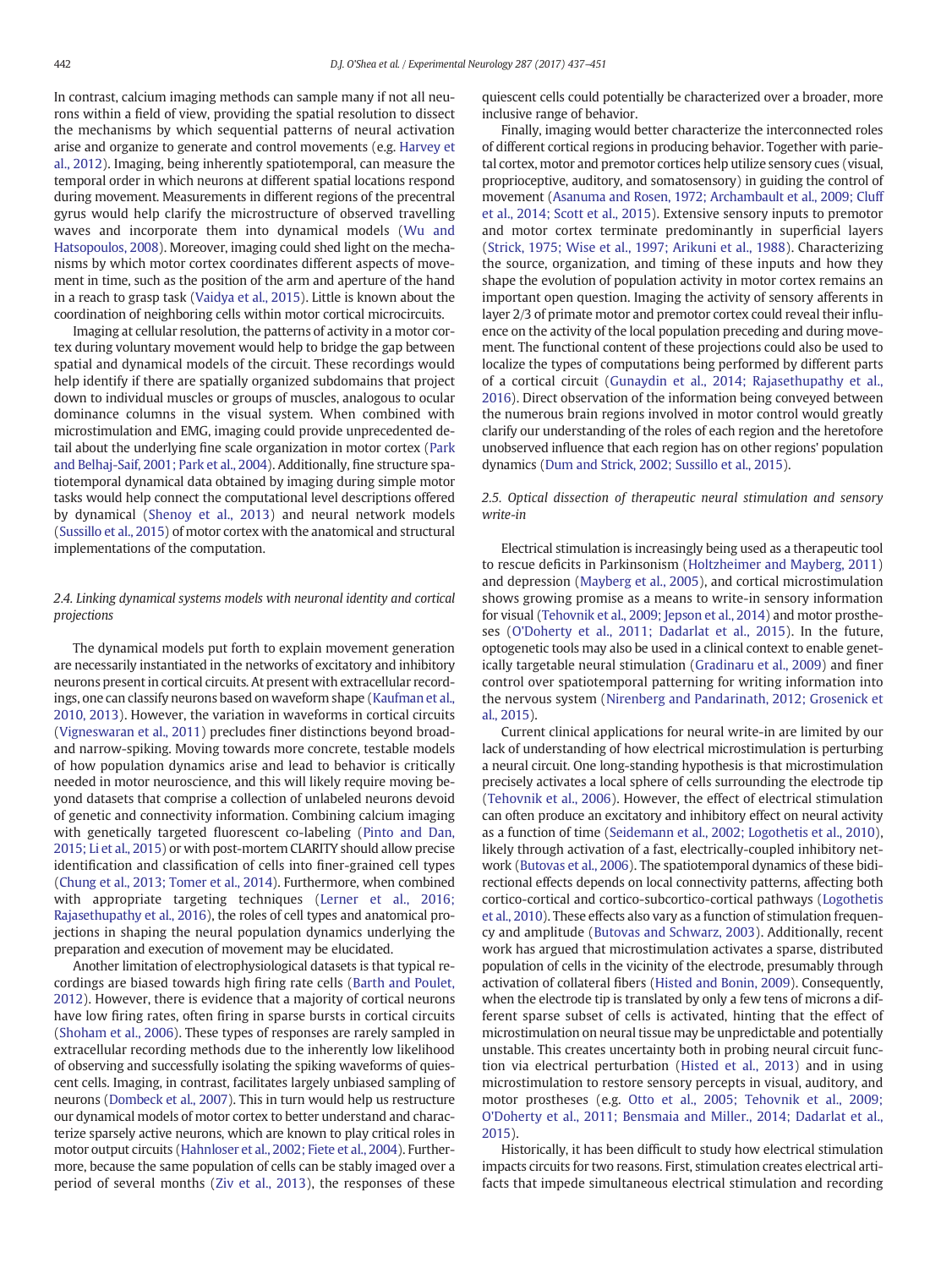[\(Wagenaar and Potter, 2002\)](#page-13-0). Second, as described above, even highdensity microelectrode arrays do not provide sufficient spatial resolution to characterize the impacts of electrical stimulation on the whole population of cells neighboring the stimulating electrode [\(Butovas and](#page-10-0) [Schwarz, 2003\)](#page-10-0). Imaging methods directly address both of these limitations, enabling densely sampled recordings free of electrical stimulation artifacts [\(Seidemann et al., 2002; Histed and Bonin, 2009; Tehovnik and](#page-13-0) [Slocum, 2013](#page-13-0)). Along these lines, [Adelsberger et al. \(2014\)](#page-10-0) recently combined dual fiber optic imaging with bulk loading of a synthetic calcium indicator (OGB-1 AM) and intracortical electrical microstimulation. These fiber photometry measurements demonstrated that stimulation strongly activated the pool of neurons near the stimulation source, but had no detectable effect on the signal recorded at the second fiber, located only 4 mm away. We anticipate that two-photon calcium imaging will provide insights into the effects of electrical stimulation on motor cortex at cellular resolution, where it has already enabled recordings of electrically evoked transients in visual cortex of mice [\(Histed and Bonin, 2009\)](#page-12-0).

The effects of optogenetic stimulation are similarly poorly characterized, though it is thought to directly activate a similar local sphere of cells close to the stimulation source [\(Yizhar et al., 2011; Ozden et al.,](#page-14-0) [2013](#page-14-0)). Recent demonstrations of optogenetic modification of behavior in monkeys have been promising ([Cavanaugh et al., 2012; Gerits et al.,](#page-11-0) [2012; Jazayeri et al., 2012\)](#page-11-0), though its effects on motor behavior are subtler than those typically elicited by electrical microstimulation. Optogenetic excitation of motor cortex can successfully impair motor preparation similarly to subthreshold electrical microstimulation [\(Churchland and Shenoy, 2007b\)](#page-11-0) but fails to evoke twitches in the resting arm ([Diester et al., 2011](#page-11-0)), even when stimulation was targeted primarily to excitatory neurons ([O'Shea et al., 2014](#page-12-0)). Understanding the differences and advantages of each stimulation modality to drive desired patterns of neural activity to achieve desired behavioral outputs in primates remains a key open question for researchers and also key to develop circuit level therapeutics.

#### 3. Insights from optical methods for brain-machine interface design

In addition to providing a clearer understanding of the problem space for researchers interested in designing systems for sensory write-in, calcium imaging can provide key insights into the problem of reading out intention from motor cortex for the purpose of motor brain-machine interfaces (BMIs). BMIs seek to restore lost function to people with neurological motor injury or disease by decoding neural activity from the brain to drive a prosthesis device, such as a computer cursor on a screen or a robotic arm [\(Bensmaia and Miller., 2014;](#page-10-0) [Ethier et al., 2015; Homer et al., 2013; Kao et al., 2014; Tsu et al.,](#page-10-0) [2015\)](#page-10-0). To date, substantial progress has been made in intracortical BMIs in which movement intention is inferred from electrical recordings of neurons in PMd and M1, enabling recent phase I clinical trials for translating this technology to humans [\(Collinger et al., 2013; Gilja](#page-11-0) [et al., 2015; Hochberg et al., 2006; Hochberg et al., 2012; Wodlinger et](#page-11-0) [al., 2015\)](#page-11-0). While recent algorithmic advances have enabled clinicallyrelevant performance using existing multi-electrode arrays [\(Gilja et](#page-11-0) [al., 2012; Gilja et al., 2015\)](#page-11-0), it is widely accepted that larger numbers of electrodes are necessary for restoring near-natural levels of motor control of e.g., prosthetic arms. The field therefore eagerly awaits revolutionary advances in the numbers of electrodes that can be implanted in the brain (e.g., on the order of 10,000 thousands compared to today's order of as well as marked improvement in recording stability.

An optical-imaging-driven BMI (o-BMI) may allow BMI researchers to preview the opportunities and challenges of this much-anticipated high neuron count future by recording from many neurons optically in a nonhuman primate animal model. O-BMIs can be used to evaluate how well BMIs can perform with large numbers of stably recorded neurons, thus providing a test platform for developing BMI techniques that can then be transferred to clinical BMI systems once comparable electrode counts are available for implantation in people with paralysis. To be explicit, we do not propose that imaging, which requires introducing reporters (e.g. calcium reporters) and optical access to the brain, is a recording modality appropriate for use in clinical BMIs, at least in the foreseeable future. Rather, we believe that engaging optical imaging in basic research and pre-clinical primate studies allows tackling important scientific and real-time signal processing challenges that will likely be encountered when very high channel-count electrode sensors become available.

O-BMIs are particularly well suited for characterizing how BMI performance will vary with the number and implant location of electrodes. By optically recording from potentially many hundreds of neurons simultaneously, one could study how BMI performance scales with the number of neurons available to the decoder. This approach can potentially sample larger neural populations – recent studies have simultaneously imaged many hundreds ([Ziv et al., 2013\)](#page-14-0) to hundreds of thousands ([Sofroniew et al., 2016a](#page-13-0)) of cells. Even the most advanced electrode arrays currently available have yet to exceed simultaneous decoding from 500 neurons [\(Schwarz et al., 2014\)](#page-13-0). A larger pool of neurons available for BMI decoding would enable within-day, same-animal comparisons that are not possible with arrays. O-BMIs also provide a means to test how performance varies not only with how many, but also with which, neurons are recorded. While there have been prior electrode-based investigations of how movement-related information varies by cell type [\(Kaufman et al., 2013](#page-12-0)) or cortical depth ([Parikh et](#page-12-0) [al., 2009; Markowitz et al., 2011\)](#page-12-0), this approach is limited to either small ensembles of neurons recorded by movable electrodes, or larger but fixed ensembles from higher electrode-count arrays. We recently reported a cortical viewing chamber with a 1 cm diameter usable area [\(Trautmann et al., 2015\)](#page-13-0). With such a chamber, the o-BMI would have access to a relatively large region of motor cortex, from which neurons could be sampled with the much higher density available to optical imaging compared to multielectrode arrays. Thus, o-BMIs could compare closed-loop decoding using different simultaneously recorded large neural populations within a given experimental session. An even greater variety of ensembles could be surveyed across multiple recording sessions. This would enable an optimized design of future clinically viable sensors by specifying, for a desired degree of performance, how many multi-electrode arrays are needed, what electrode geometry they should have, and where they should be implanted. These design specifications and proof of performance metrics would lay the foundation for a directed push to then develop the requisite electrode arrays for clinical use.

#### 3.1. Decoding algorithms for large neuron counts

A large increase in the number of simultaneously recorded neurons would give rise to a wealth of opportunities for algorithmic and signal processing advances. To date, BMI algorithms have been designed and optimized in a regime where approximately 100 neurons are recorded simultaneously. However, the resulting design assumptions may be poor in a higher neuron count regime. For example, state-of-the-art kinematic Kalman filter based techniques model the firing rates of recorded neurons as a time-invariant linear combination of a few kinematic variables, such as the endpoint and velocity of a robotic arm ([Collinger](#page-11-0) [et al., 2013; Hochberg et al., 2012\)](#page-11-0). These models are formulated on the assumption that kinematics are causal to neural activity and implicitly smooth neural responses via a model of how these low-dimensional kinematics, rather than neural activity, evolves over time. It is currently unclear that this approach would scale well when information from more neurons is available. In particular, the simplified neural tuning assumptions inherent to most existing decoders may fail to make full use of a large and heterogeneous neural population's complex relationship with kinematic parameters ([Churchland and Shenoy, 2007a; Shenoy](#page-11-0) [et al., 2013](#page-11-0)). If so, performance will saturate below near-natural levels despite having access to more neurons.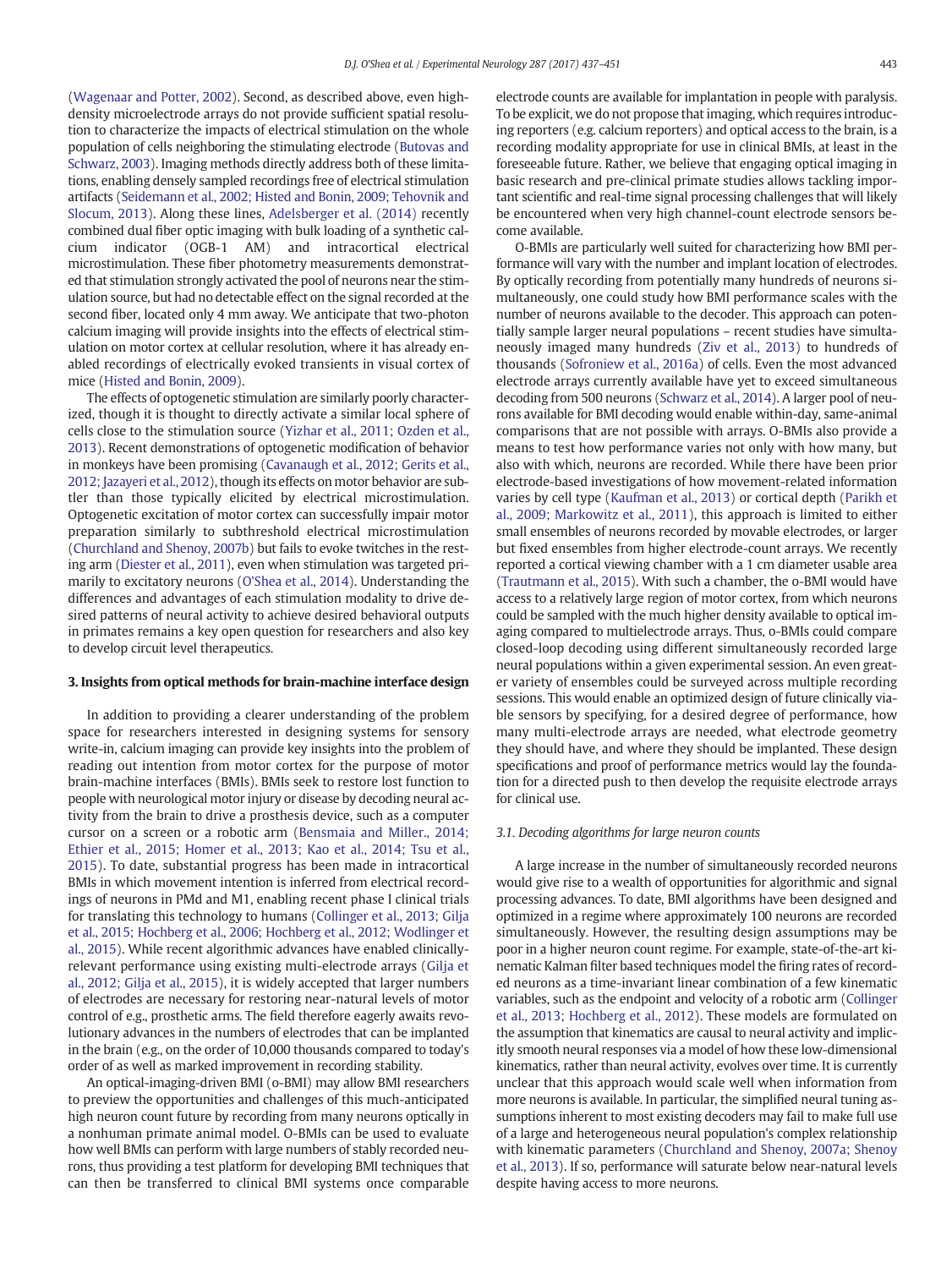It may instead be that to achieve near-natural performance, very high neuron count BMIs should employ algorithms with fundamentally different modeling assumptions. For example, a recent study demonstrates that modeling the dynamics of how the neural population activity at one time depends on the neural population activity a moment earlier can denoise and smooth neural observations and substantially increase BMI performance ([Kao et al., 2015\)](#page-12-0). Optical-imaging recording from more neurons will allow more accurately identifying the lawful dynamics of neural activity and could enable even better performance. There exist a variety of other decoding algorithm classes whose as-ofyet unknown performance when scaled to large neuron counts can be revealed with o-BMI experiments. These include Wiener filters [\(Carmena et al., 2003\)](#page-11-0), particle filters [\(Brockwell et al., 2004\)](#page-10-0), pointprocess filters ([Truccolo et al., 2005\)](#page-13-0), artificial neural networks [\(Rao et](#page-13-0) [al., 2005\)](#page-13-0), and recurrent neural networks [\(Sussillo et al., 2012\)](#page-13-0). These algorithms can model more complex (e.g. time-varying or nonlinear) relationships between neural activity and kinematics, which may prove critical for exploiting the opportunities provided by future larger neuron count arrays. Optical imaging provides the capability to assess sooner rather than later the strengths and weaknesses of these different decode algorithms under large neuron count regimes.

# 3.2. Tracking individual neurons through time for the principled design of co-adaptive BMIs

O-BMI also promises to be a particularly effective tool for investigating how to design, in a principled way, a so-called co-adaptive BMI. Coadaptive refers to a closed-loop BMI setup in which how both the response properties of individual neurons are adapting (possibly via plasticity) to improve the BMI user's performance, and the decode algorithm is adapting to try to make the BMI easier to control (e.g. [Orsborn et al., 2014; Taylor et al., 2002](#page-12-0), reviewed in [Shenoy and](#page-13-0) [Carmena \(2014\)](#page-13-0)). Understanding and facilitating co-adaptation is generally believed to be an important next step in BMI design, but progress is stunted by our inability to reliably track individual neurons using current multi-electrode arrays across days. Individual neurons enter and leave the recording range of electrodes due to today's rigid arrays moving with respect to the surrounding tissue, as well as other factors (e.g. [Santhanam et al., 2007; Chestek et al., 2007; Barrese et al., 2013; Nolta et](#page-13-0) [al., 2015](#page-13-0)). One cannot predict a priori which neurons will remain in the recorded population, and so in practice only a handful of neurons can be retrospectively tracked for several weeks. Furthermore, it is difficult to definitively tell apart neurons using their action potential waveforms alone. The neurons' functional properties (e.g., tuning curves) provide an additional signature, but these properties may themselves change as part of adaptation. Consequently, direct and assured measurement of neural adaptation is scant (e.g. [Ganguly and Carmena, 2009;](#page-11-0) [Stevenson et al., 2011; Fraser and Schwartz, 2012; Santhanam et al.,](#page-11-0) [2007; Tolias et al., 2007\)](#page-11-0) and BMI learning experiments are often limited in scope to observing changes over short durations ([Sadtler et al., 2014\)](#page-13-0).

Optical imaging provides, for the first time, the ability to definitively record the activity of the same population of cortical neurons across weeks or even months (e.g. [Ziv et al., 2013](#page-14-0)) in an awake, behaving NHP. Individual neurons can be identified by their anatomical location and potentially by their morphology as part of daily optical imaging characterization and setup. This will enable tracking the properties of the neuronal ensemble over time as an animal uses a truly constant BMI decoder, i.e. one in which the recorded neurons and their decoder weights are unambiguously constant. Such studies can effectively ask whether and under what conditions large-scale plasticity occurs during long-term use of a BMI. Their answers would in turn provide principled guidance as to whether a biomimetic approach (e.g. [Gilja et al., 2012\)](#page-11-0), a neural adaptation approach (e.g. [Ganguly and Carmena, 2009](#page-11-0)), or a combined (co-adaptive) approach to BMI design should be embraced (e.g. [Shenoy and Carmena, 2014\)](#page-13-0). If adaptation is observed, optical imaging (possibly combined with later CLARITY) may identify distinct roles for different subpopulations (e.g. cortical layer, cell type, downstream projection targets) in this process, and thus inform what subpopulations' activity should directly drive the BMI. This same setup also provides a platform by which to systematically test adaptive and co-adaptive control algorithms to promote advantageous neural adaptation and contend with unanticipated neural response changes.

Finally, it may be possible to use this closed-loop o-BMI experimental paradigm to discover what happens in the larger neural network to enable volitional control of one, or a handful of, "volitional-neurons" whose activity determines feedback (and reward) provided to the animal. This fundamental question has remained unanswered since the first demonstration that an animal can learn to modulate the activity of a particular neuron using operant conditioning ([Fetz, 1969](#page-11-0)). A related question with particular relevance to motor prosthesis applications is whether an arbitrary number of neurons can be independently controlled, or whether anatomical and/or functional connections between neurons create difficult-to-break correlations. Recent studies using microelectrode arrays ([Ganguly et al., 2011\)](#page-11-0) have attempted to answer these questions but are limited by the aforementioned difficulty in recording from many neurons across days. Using an o-BMI, one would be able to arbitrarily assign modulation rules to specific neurons of the experimenter's choosing and observe this population, and their surrounding network, for weeks. Several such o-BMI studies have recently been performed in rodents [\(Clancy et al., 2014; Koralek et al., 2013\)](#page-11-0), and we anticipate that o-BMI studies in NHPs will enable scaling up the complexity and duration of these studies to provide insight more directly applicable to clinical BMI use. The number of surrounding neurons that can be sampled is potentially very large, since the "volitional-neurons" can be held constant while recording from different parts of the surrounding network each day. In addition to providing new insight into fundamental questions about learning, these experiments will add to the nascent neuroscientific understanding of the mechanisms and limitations of BMI learning ([Koralek et al., 2012, 2013\)](#page-12-0). For example, quantifying how much of the cortical network must be engaged to shape one voluntarily-controlled neural degree of freedom may reveal whether there is a fundamental limit to how many independent control signals the user of a BMI can generate.

#### 4. Challenges of optical measurement in NHPs

Having discussed the merits of optical methods for basic motor neuroscience and BMI applications, we now turn to the challenges that must be overcome to apply these methods in NHPs. The broad array of tools developed in recent years for genetic targeting of neural subpopulations with genetically-encoded calcium sensors [\(Deisseroth and](#page-11-0) [Schnitzer, 2013](#page-11-0)) has been most widely utilized and transformative with small animal models, particularly in rodents. These fundamental advances lay the groundwork for developing an optical approach to neuroscience in primate models; however, differences in physical scale and requirements for experimental longevity necessitate re-engineering in order to perform calcium imaging in awake, behaving primates. Additionally, image processing and statistical inference techniques are required in order to distill and understand population activity from noisy optical signals. Some of these challenges are shared with researchers using small animal models, but some arise from the desire to compare optical recordings to the dynamical systems models employed to understand primate neural circuit function. Here, we briefly highlight some of these challenges as well as the strategies that we and other groups are pursuing to address them [\(Trautmann et al.,](#page-13-0) [2015; Sadakane et al., 2015; Seidemann et al., 2016\)](#page-13-0).

# 4.1. Imaging in monkeys: data collection challenges

#### 4.1.1. Chamber and microscope geometry

Successful translation of calcium imaging approaches to awake, behaving primates requires adapting existing techniques to the larger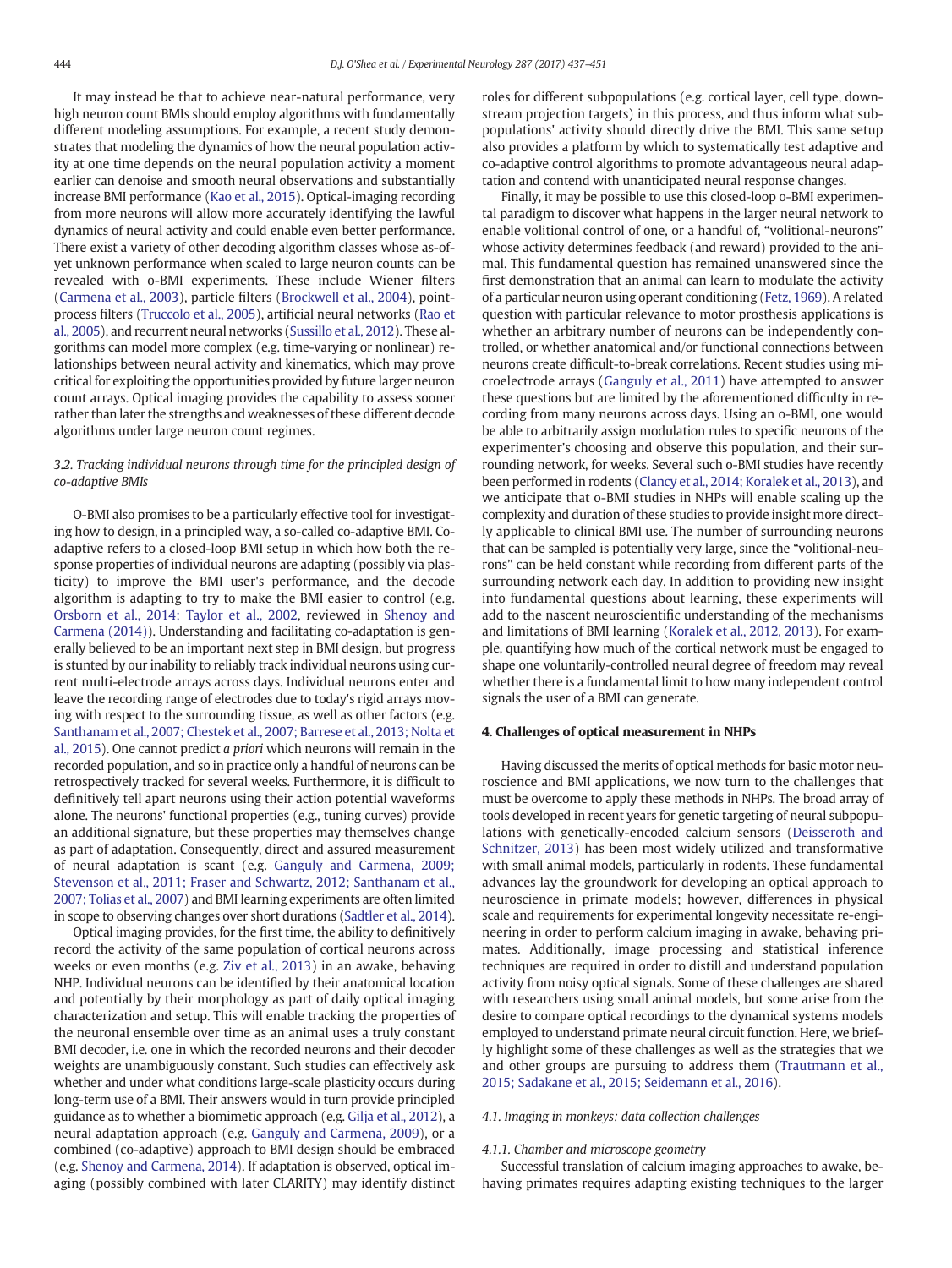scale of primates and primate brain regions. First, in order to gain optical access to primate cortex, we can build upon existing approaches which use silicone artificial dura or glass windows to maintain optical access to cortex (e.g. [Grinvald et al., 1991; Arieli et al., 2002; Ruiz et al., 2013](#page-11-0)). These chamber designs were optimized for capturing the intrinsic optical signal or voltage sensitive dye loading and employ wide-field or single photon fluorescence microscopy. While these imaging modalities are also a viable approach for calcium imaging as well, obtaining high signal to noise measurements at depths beyond order of 100 μm in scattering brain tissue requires multiphoton microscopy [\(Helmchen and](#page-11-0) [Denk, 2005\)](#page-11-0), which in turn necessitates the use of large body, high numerical aperture objective lenses. For an objective lens of a given size and working distance, the geometry of the imaging chamber must accommodate the lens sufficiently close to the desired imaging plane. Achieving this proximity is also hindered by the thickness of primate cranium, which in macaques is typically 3–5 mm, in the same range as the working distance of a typical multiphoton objective lens.

Depending on the brain region of interest, it is also likely that the objective lens will need to be rotated so as to match the orientation normal to the brain surface. Several commercially available movable objective microscope (MOM) designs enable adjustable orientation of the objective lens, though the photon collection efficiency of the different approaches taken may vary. Additionally, customized lenses and optical equipment may be used to enable cellular-resolution imaging from multiple, large fields of view simultaneously, as has been demonstrated in mice [\(Sofroniew et al., 2016b](#page-13-0)).

#### 4.1.2. Stabilization

When imaging in awake, behaving primates, there are several sources of motion of the brain relative to the objective lens that are drastically increased in scale relative to imaging in smaller animals. First, cardiac and respiratory rhythms can translate the surface of the brain by several millimeters within a large craniotomy spanned by silicone, necessitating some form of mechanical stabilization to reduce this motion. Second, the performance of the behavioral task itself may induce motion. This issue has been largely addressed in the context of a visually-guided reaching task by utilizing a multipoint head-stabilization system (Aaron Batista, personal communication). Lastly, high frequency vibration may be amplified in some MOM designs where some optical components are cantilevered over the subject. A careful consideration of numerous factors should be conducted in order to minimize mechanical vibration, including microscope design, background vibration levels, behavioral task, optical table selection (e.g. rigid vs. floating), and vibration dampening materials (e.g. floor mats).

#### 4.1.3. Longevity of optical access

Once optical access to cortex is established by an initial durotomy and installation of artificial dura, maintaining a clear view of the brain is essential to long-term imaging experiments. Prior work has reported clear optical access for several months to a year ([Arieli et al., 2002; Ruiz](#page-10-0) [et al., 2013\)](#page-10-0). However, the requirements for optical clarity demanded by optogenetic stimulation or single photon imaging may be less stringent than those of two-photon imaging at depth. Maintaining ideal conditions for multiphoton microscopy may require adjustments to existing chamber maintenance approaches, potentially involving better dural tissue barriers, frequent flushing or debriding of regrown tissue, antibiotic regimens and tight seals to prevent infection, etc.

# 4.1.4. Targeting of optical reporters

The targeting precision of virally-transfected optical reporters such as GCaMP depends on a combination of factors, including the tropisms of different viruses and viral serotypes and the specificity of the promoter used [\(Yizhar et al., 2011](#page-14-0)). Some studies have compared the efficiency and specificity of viral serotypes ([Watakabe et al., 2015; Markakis et al.,](#page-13-0) [2010; MacDougall et al., 2016\)](#page-13-0) and promoters [\(Diester et al., 2011; Han](#page-11-0) [et al., 2009; Nathanson et al., 2009](#page-11-0)) in transfecting primate neurons, but more systematic, quantitative studies are needed. Additionally, the repertoire of genetically-defined cell types that can be targeted at present in primates is relatively quite small in comparison to mice and rats. However, as interest in genetic targeting and circuit tools for primate neuroscience and human gene therapy grows [\(Han, 2012; Gerits and](#page-11-0) [Vanduffel, 2013; Belmonte et al., 2015](#page-11-0)), we anticipate that the array of targeting strategies will continue to expand and improve. Lastly, recent advances in genome editing technology have spurred a renewed interest in the generation of genetically-modified primate lines, particularly using common marmosets [\(Sasaki, 2015; Kishi et al., 2014; Belmonte et](#page-13-0) [al., 2015; Miller et al., 2016\)](#page-13-0). These approaches could allow for direct expression of GCaMP in certain neurons without viral transfection, or alternatively, the development of recombinase lines that would restrict expression of a transgene like GCaMP to a specific subset of cells, an approach that has been very successful in the rodent community ([Witten](#page-13-0) [et al., 2011](#page-13-0)).

#### 4.1.5. Longevity of functional signals

If the calcium reporter is delivered to neurons via viral transfection, the time window in which useful images may be collected is also dependent on the expression profile. Inadequate expression will yield low signal measurements, and overexpression typically results in bright but constant fluorescence signals with reduced dynamic range [\(Tian et al.,](#page-13-0) [2009; Chen et al., 2013\)](#page-13-0). If the transition from underexpression to overexpression takes place over the course of a few weeks, the time window for useful imaging may be too brief to fully sample the brain region of interest. Consequently, we anticipate the need for careful characterization of expression timelines as a function of viral serotype, genetic promoter, and reporter protein to identify the best approaches for stable, long-term imaging in primates. Additionally, techniques to gate or modulate transgene expression, e.g. via tetracycline dependent expression systems ([Sadakane et al., 2015](#page-13-0)), offer a promising direction forward in order to carefully titrate expression and extend the time window where successful imaging is possible.

# 4.2. From images to models of neural population dynamics: data-processing challenges

Fluorescence-based calcium signals report neuronal activity indirectly, and thus the translation of raw light measurements into direct measurements of neuronal firing and dynamics depends on a series of signal-processing and modeling steps. The typical processing pipeline involves some or all of the following: (1) Image processing: image acquisition, image normalization, and image registration; (2) Identifying neurons: image segmentation, neuron and/or region of interest identification, neuron registration; (3) Time series extraction: fluorescence sequence isolation and normalization; (4) Spike- or burst-detection; and (5) Direct dynamical modeling. Below, we review and discuss each of these topics highlighting the currency and significance of these research questions in the particular context of NHPs.

#### 4.2.1. Image processing

Current in vivo measurements of fluorescent cellular-calcium signaling molecules depend on scanning two-photon illumination methods. Thus, the large field-of-view images that capture more neurons require faster two-photon scanning, and so return fewer fluorescence photons per pixel. This leads to a fundamental compromise between neuron count and image quality. Image quality is also strongly affected by variable uptake or expression of fluorescent indicator molecules, making some neurons much more difficult to detect than others.

This means that a crucial first stage of processing for high-neuroncount imaging depends on de-noising and normalization algorithms. Effective approaches embody appropriate domain knowledge regarding the signal-generation and imaging processes, and thus require some adaptation of generic image processing algorithms.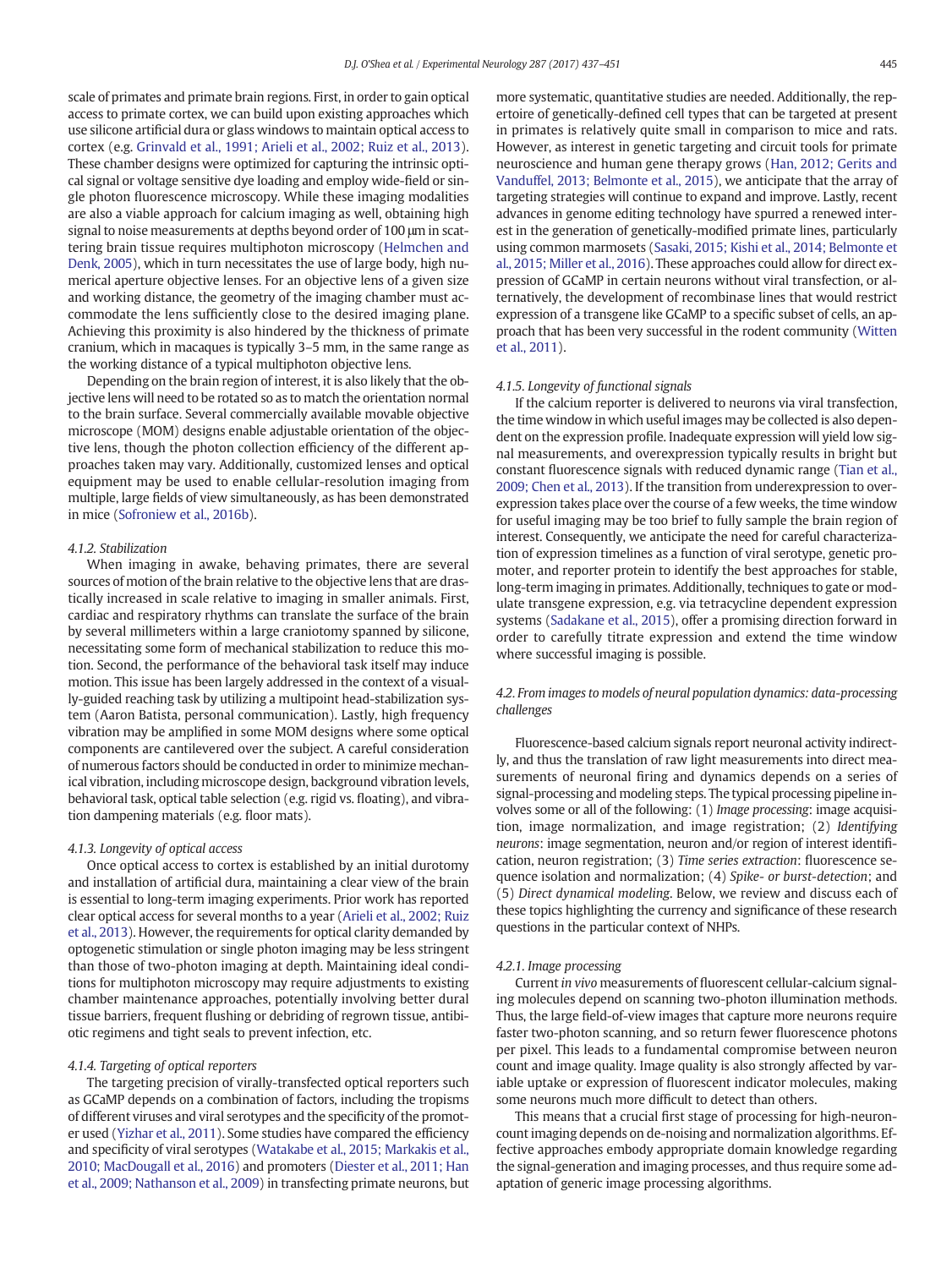Successive image frames may be affected by movement of the brain under the microscope associated with heartbeat, respiration or movement of the subject. This is of particular potential concern in larger animals, such as rhesus monkeys. Indeed, movement during the acquisition of a single wide-area image frame may appear as a nonrigid deformation. Furthermore, images of the same brain volume taken on different days may be misaligned due to micron-scale differences in microscope position. Rigid registration issues can be resolved by standard correlation-based methods when displacements occur in horizontal position alone. However non-rigid deformation, and displacement or tilt in depth can introduce more challenging artifacts as neurons come in and out of focus; consequently, imaging technologies and algorithms will likely be essential to fully achieving within- and between-session registration.

# 4.2.2. Identifying neurons

Each two-photon-scanned micrograph represents a slice of imaged tissue transecting the cortical neuropil, typically with a resolution of microns (in the XY plane) and a thickness on the order of a few to tens of microns. This optical section may thus contain some complete cell bodies spread over multiple pixels, but will also reflect fluorescence from partially-transected somata, dendrites, and spines. The result is a densely-packed image from which the signals corresponding to individual neurons must be extracted by segmenting individual somata.

The current state of the art is heavily dependent on human operator input, but this practice raises obvious concerns about efficiency and scalability (notably in brain-machine interface applications) as well as reproducibility across laboratories. Automation of the process is thus a crucial part of extending calcium imaging methods to very high neuron counts. Attempts at automated methods generally fall into two classes. One group (e.g. [Mukamel et al., 2009](#page-12-0)) searches for linear projections of pixels that change fluorescence over time coherently, but independently of other pixels, using time-series algorithms such as Independent Components Analysis (ICA). The second approach ignores time, starting with a single image (often the temporal mean of the individual frames) and using thresholded matches of a spatial template to pick out the cells. Neither approach by itself is able to handle very large-field images with high neuron counts: correlation-based algorithms scale relatively poorly and are confused by correlations in the underlying neural activity, whereas template-based methods have difficulty handling the variability in appearance caused by differences in cell-type, in the location of the soma relative to the imaging plane and in the uptake or expression of the calcium indicator.

Some recent work ([Pachitariu et al., 2013\)](#page-12-0) has extended templatebased methods to allow for the image of each cell to be formed of a potentially different linear combination of basis vectors, while maintaining numerical efficiency. It may well be possible to adapt such an approach to exploit temporal information for segmentation, either by requiring that higher-order temporal moments (particularly covariance and kurtosis) align with the same basis combination, or by pursuing simultaneous reconstruction of the entire spatio-temporal image sequence from space-time basis vectors.

#### 4.2.3. Time series extraction

Once the spatial extent of each neuron is identified, the signals from the corresponding pixels must be integrated to obtain a time series of fluorescence in the cell. Pure correlation-based methods return such a time series as an intrinsic part of the segmentation. Spatial methods, however, yield a set of regions of interest (ROIs), from which the time series must be obtained as a second step. Most simply, the signal is just summed within the ROI, possibly after applying a set of templatederived weights. This approach risks incorporating fluorescence from non-somatic neuropil or other sources of noise that fall within the same imaging volume. A more sophisticated approach might be to run an ICA-like correlation algorithm within each ROI to find weights optimal for noise rejection. Alternatively the contribution of the neuropil

might be estimated by assuming a longer-range spatial coherence in its activation ([Chen et al., 2013\)](#page-11-0).

An interesting open problem involves the identification of the same neurons in image sequences collected over multiple days. If the images themselves can be registered accurately then this identification may be achieved simply by position within the image. However for images distorted by tilting in the depth of the imaging plane or changes in indicator expression, where perfect image-level registration may be impossible, there is a need to pursue more model-based approaches at the time-series, and possibly the 3D spatial reconstruction, level.

#### 4.2.4. Spike or burst detection

Models of the dynamical activity of a neuronal circuit must ultimately be linked to the action potentials that represent communication both within and between the vast majority of neuronal populations. The intrinsic dynamics with which intracellular calcium levels respond to spiking, as well as the kinetics of the indicator biochemistry, cause the transient fluorescence changes associated with individual spikes to extend over hundreds of milliseconds. This means that the recovery of spikes from the fluorescence signal is an exercise in (possibly non-linear) deconvolution.

One approach exploiting fast exponential deconvolution methods with a non-linear saturation model [\(Vogelstein et al., 2010\)](#page-13-0) has been applied successfully to time series obtained using dyes such as Oregon Green Bapta-1 (OGB1). Even at moderate firing rates of tens of spikes per second, however, such approaches depend crucially on the very rapid post-spike rise in fluorescence signal obtained with such dyes. Although the best currently available genetically-encoded calcium indicators (i.e., GCaMP6 family) now match OGB1 for total fluorescence change, and for offset kinetics, they still show substantially slower spike-driven transient rise times [\(Chen et al., 2013; Sun et al., 2013](#page-11-0)). This complicates such deconvolution-based approaches, and the successful in vivo recovery of moderate-rate spiking from such fluorescence time series remains an open challenge that must be tackled either by new analysis tools, or by the development of more responsive indicator molecules, or both.

# 4.2.5. Direct dynamical modeling

Ultimately, of course, an important goal is to recover the dynamical activity of the network as a whole, which is both created by, and reflected by, the spiking of the cells of the network. Thus, an alternative to precise spike recovery may be available if the essential elements of the network dynamics could be recovered using models that map the population dynamics through the unobserved spikes directly to calcium indicator activity. One obvious challenge to such an approach would be the need to separate the dynamics of the calcium indicator from those of the network: made the more difficult by the fact that the dynamical time-scales contributed by both sources are similar given current indicator technology.

Fortunately, two structural features of the data may provide the necessary modeling leverage to solve this challenge. First, indicator kinetics must evolve separately within each cell's response, whereas the network activity is fundamentally shared across the neurons of the network. Second, in vitro or small-scale in vivo experiments may provide an accurate enough characterization of the indicator kinetics (and any dependence on cell-type or expression patterns) to allow for strong constraints to be set on the structure of its contribution to the eventual signal, in the same way that balloon models of hemodynamics are used in fMRI analysis. Thus such direct dynamical modeling provides an important area of future work.

Ultimately, conducting behavioral and BMI experiments with behaving monkeys will enable optical-imaging measurements to be made from the same brain areas (e.g., primary motor cortex and/or premotor cortex) as spiking-activity electrical measurements. This provides an "apples to apples" test bed for cross-validating the neuronal dynamics inferred from optical imaging with the neuronal dynamics measured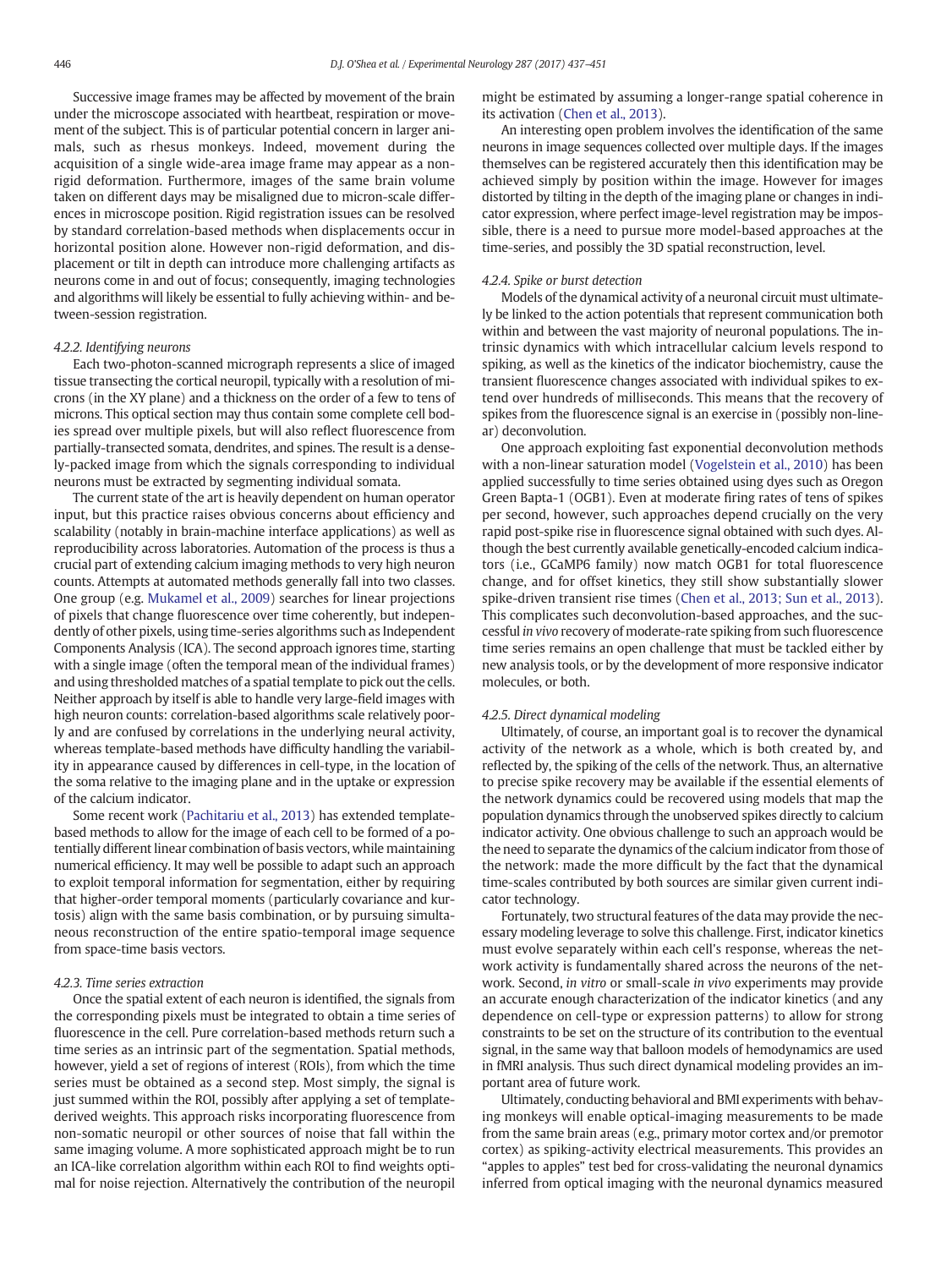<span id="page-10-0"></span>and assessed with electrode arrays (e.g. [Sussillo et al., 2015;](#page-13-0) [Pandarinath et al., 2015; Kao et al., 2014; Kao et al., 2015; Kaufman et](#page-13-0) [al., 2014; Ames et al., 2014; Churchland et al., 2012\)](#page-13-0).

### 5. Concluding remarks

Electrical measurements of neurons have enabled numerous fundamental scientific insights into the neural computations that underlie perception, cognition, and action by capturing spiking activity in awake animals engaged in a growing array of behavioral tasks. Electrophysiology provides a wealth of information about the types of responses neurons exhibit and the oscillatory electrical rhythms that accompany neural computation in neural circuits. These data enable systems neuroscientists to devise computational models that can capture the dynamical evolution of the neural population activity and link this activity quantitatively to sensation, deliberation, and behavior. This approach offers an understanding of neural circuits at a particular level of description, but it remains very challenging to connect this mathematical formulation of neural population dynamics with the details of circuit-level implementation.

We believe that optical neurotechnologies will enable experimental capabilities that can begin to bridge this gap, which may be critical to untangling circuit-level mechanisms, causally testing theoretical predictions, and developing effective therapeutic interventions.

Because tools like calcium imaging sample nearly completely from the local neural population and preserve the spatial arrangement of the cells, optical measurements provide a means to link models of neural dynamics with the spatial microstructure of neural circuit organization. Cells recorded using functional imaging can be registered against anatomical fluorescence images and post-mortem CLARITY data, functional datasets can be annotated with genetically-defined cell type, information about where cells project their output or from where they receive their inputs. Lastly, functional imaging can be performed on the same population of cells repeatedly for many months, opening entirely new scientific avenues for understanding how neural computations change through learning and plasticity. This feature could also be leveraged to study how these neural computations support a vast repertoire of behaviors, whose cardinality far exceeds what could feasibly be studied in a single experimental session.

Optical tools like calcium imaging and CLARITY, combined with rapid advances in viral targeting and genome editing, have rapidly transformed neuroscience with rodents, flies, and other small animal models. Rodents and other small animals serve critically important roles in many domains of neuroscience and biomedical research. Rodents differ in several significant, well-established capacities from humans, including in overall brain organization, cognitive and behavioral flexibility, social cognition, and manual dexterity. NHP models possess greater anatomical, genetic, cognitive, and social similarity with humans, and consequently offer complementary value to the study of the nervous system in health and disease. NHP research will continue to benefit tremendously by borrowing and adapting novel tools for neural circuit interrogation and manipulation from the rodent and small animal communities. We have highlighted an array of scientific and translational opportunities afforded by application of optical methods to NHPs. We have focused primarily on scientific questions within the cortical motor system and geared towards improving the design of future brain machine interfaces. However, we reiterate that the experimental capabilities enabled by calcium imaging will certainly empower all branches of neuroscience working with NHPs. Optical tools provide a means to link the mechanistic and organizational details of neural circuits with dense, annotated functional measurements in awake, behaving animals. The broad and growing toolkit of neurotechnologies available to NHP researchers will be immensely powerful in understanding the mechanisms of neural computation and in restoring healthy neural function in neurological disease.

#### Acknowledgments

This review article was supported by the following grants: defence advanced projects agency (DARPA) NEUROFAST award, W911NF-14- 2-0013 (KD, KVS, MS); NIH PIONEER award, 8DPIHD075623 (KVS); the Howard Hughes Medical Institute (KVS); NSF GRFP (DJO); NIH K99-NS092972-01 award (CC); Gatsby Charitable Foundation (MS); NIH NRSA award 1F31NS089376-01 (EMT). We thank the Deisseroth and Shenoy lab for their helpful discussions. The content in this article is solely the responsibility of the authors and does not necessarily represent the official views of DARPA, HHMI, the Gatsby Charitable Foundation, or NIH.

### References

- Adelsberger, H., Zainos, A., Alvarez, M., Romo, R., Konnerth, A., 2014. Local domains of motor cortical activity revealed by fiber-optic calcium recordings in behaving nonhuman primates. Proc. Natl. Acad. Sci. U. S. A. 111 (1), 463–468. http://dx.doi.org/[10.](http://dx.doi.org/10.1073/pnas.1321612111) [1073/pnas.1321612111](http://dx.doi.org/10.1073/pnas.1321612111).
- Aflalo, T.N., Graziano, M.S.A., 2006. Possible origins of the complex topographic organization of motor cortex: reduction of a multidimensional space onto a two-dimensional array. J. Neurosci. 26 (23), 6288–6297. http://dx.doi.org/[10.1523/JNEUROSCI.0768-](http://dx.doi.org/10.1523/JNEUROSCI.0768-06.2006) [06.2006](http://dx.doi.org/10.1523/JNEUROSCI.0768-06.2006).
- Afshar, A., Santhanam, G., Yu, B.M., Ryu, S.I., Sahani, M., Shenoy, K.V., 2011. Single-Trial Neural Correlates of Arm Movement Preparation. Neuron 71 (3). Elsevier Inc., pp. 555–564. http://dx.doi.org[/10.1016/j.neuron.2011.05.047.](http://dx.doi.org/10.1016/j.neuron.2011.05.047)
- Ahrens, M.B., Li, J.M., Orger, M.B., Robson, D.N., Schier, A.F., Engert, F., Portugues, R., 2012. Brain-Wide Neuronal Dynamics during Motor Adaptation in Zebrafish. Nature 485 (7399). Nature Publishing Group, pp. 471–477. http://dx.doi.org[/10.1038/](http://dx.doi.org/10.1038/nature11057) [nature11057.](http://dx.doi.org/10.1038/nature11057)
- Allred, R.P., Adkins, D.A.L., Woodlee, M.T., Husbands, L.C., Maldonado, M.a., Kane, J.R., Schallert, T., Jones, T.a., 2008. The Vermicelli Handling Test: a simple quantitative measure of dexterous forepaw function in rats. J. Neurosci. Methods 170, 229–244. http://dx.doi.org[/10.1016/j.jneumeth.2008.01.015.](http://dx.doi.org/10.1016/j.jneumeth.2008.01.015)
- Ames, K.C., Ryu, S.I., Shenoy, K.V., 2014. Neural dynamics of reaching following incorrect or absent motor preparation. Neuron 81 (2), 438–451. http://dx.doi.org/[10.1016/j.](http://dx.doi.org/10.1016/j.neuron.2013.11.003) [neuron.2013.11.003.](http://dx.doi.org/10.1016/j.neuron.2013.11.003)
- Anderson, D.M., 2008. The Nonhuman Primate as a Model for Biomedical Research. Sourcebook of Models for Biomedical Research, pp. 251–258 http://dx.doi.org/[10.](http://dx.doi.org/10.1007/978-1-59745-285-4_28) [1007/978-1-59745-285-4\\_28](http://dx.doi.org/10.1007/978-1-59745-285-4_28).
- Archambault, P.S., Caminiti, R., Battaglia-Mayer, A., 2009. Cortical mechanisms for online control of hand movement trajectory: the role of the posterior parietal cortex. Cereb. Cortex 19 (12), 2848–2864. http://dx.doi.org[/10.1093/cercor/bhp058.](http://dx.doi.org/10.1093/cercor/bhp058)
- Arieli, A., Grinvald, A., Slovin, H., 2002. Dural substitute for long-term imaging of cortical activity in behaving monkeys and its clinical implications. J. Neurosci. Methods 114, 119–133. http://dx.doi.org[/10.1016/S0165-0270\(01\)00507-6.](http://dx.doi.org/10.1016/S0165-0270(01)00507-6)
- Arikuni, T., Watanabe, K., Kubota, K., 1988. Connections of area 8 with area 6 in the brain of the macaque monkey. J. Comp. Neurol. 277, 21–40. http://dx.doi.org[/10.1002/cne.](http://dx.doi.org/10.1002/cne.902770103) [902770103](http://dx.doi.org/10.1002/cne.902770103).
- Asanuma, H., Rosen, I., 1972. Functional role of afferent inputs to the monkey motor cortex. Brain Res. 40, 3–5. http://dx.doi.org[/10.1016/0006-8993\(72\)90098-4.](http://dx.doi.org/10.1016/0006-8993(72)90098-4)
- Barrese, J.C., Rao, N., Paroo, K., Triebwasser, C., Vargas-Irwin, C., Franquemont, L., Donoghue, J.P., 2013. Failure mode analysis of silicon-based intracortical microelectrode arrays in non-human primates. J. Neural Eng. 10 (6), 66014. http://dx.doi.org/ [10.1088/1741-2560/10/6/066014.](http://dx.doi.org/10.1088/1741-2560/10/6/066014)
- Barth, A.L., Poulet, J.F.a., 2012. Experimental Evidence for Sparse Firing in the Neocortex. Trends in Neurosciences 35 (6). Elsevier Ltd, pp. 345–355. http://dx.doi.org/[10.](http://dx.doi.org/10.1016/j.tins.2012.03.008) [1016/j.tins.2012.03.008.](http://dx.doi.org/10.1016/j.tins.2012.03.008)
- Barthó, P., Hirase, H., Monconduit, L., Zugaro, M., Harris, K.D., Buzsáki, G., 2004. Characterization of neocortical principal cells and interneurons by network interactions and extracellular features. J. Neurophysiol. 92 (1), 600–608. http://dx.doi.org[/10.1152/](http://dx.doi.org/10.1152/jn.01170.2003) [jn.01170.2003.](http://dx.doi.org/10.1152/jn.01170.2003)
- Belmonte, J.C.I., Callaway, E.M., Churchland, P., Caddick, S.J., Feng, G., Homanics, G.E., Lee, K.-F., et al., 2015. Brains, Genes, and Primates. Neuron 86 (3). Elsevier Inc., pp. 617–631. http://dx.doi.org[/10.1016/j.neuron.2015.03.021.](http://dx.doi.org/10.1016/j.neuron.2015.03.021)
- Bensmaia, S.J., Miller., L.E., 2014. Restoring Sensorimotor Function through Intracortical Interfaces: Progress and Looming Challenges. Nature Reviews. Neuroscience 15 (5). Nature Publishing Group, pp. 313–325. http://dx.doi.org/[10.1038/nrn3724.](http://dx.doi.org/10.1038/nrn3724)
- Briggman, K.L., Kristan Jr., W.B., 2008. [Multifunctional pattern-generating circuits. Annu.](http://refhub.elsevier.com/S0014-4886(16)30233-3/rf0085) [Rev. Neurosci. 31, 271](http://refhub.elsevier.com/S0014-4886(16)30233-3/rf0085)–294.
- Briggman, K.L., Abarbanel, H.D.I., Kristan, W.B., 2005. Optical imaging of neuronal populations during decision-making. Science (New York, N.Y.) 307 (5711), 896–901. http:// dx.doi.org/[10.1126/science.1103736](http://dx.doi.org/10.1126/science.1103736).
- Brockwell, A.E., Rojas, A.L., Kass, R.E., 2004. Recursive Bayesian decoding of motor cortical signals by particle filtering. J. Neurophysiol. 91 (4), 1899–1907. http://dx.doi.org[/10.](http://dx.doi.org/10.1152/jn.00438.2003) [1152/jn.00438.2003](http://dx.doi.org/10.1152/jn.00438.2003).
- Broome, B.M., Jayaraman, V., Laurent, G., 2006. Encoding and decoding of overlapping odor sequences. Neuron 51 (4), 467–482. http://dx.doi.org/[10.1016/j.neuron.2006.](http://dx.doi.org/10.1016/j.neuron.2006.07.018) [07.018.](http://dx.doi.org/10.1016/j.neuron.2006.07.018)
- Butovas, S., Schwarz, C., 2003. Spatiotemporal effects of microstimulation in rat neocortex: a parametric study using multielectrode recordings. J. Neurophysiol. 90 (5), 3024–3039. http://dx.doi.org[/10.1152/jn.00245.2003.](http://dx.doi.org/10.1152/jn.00245.2003)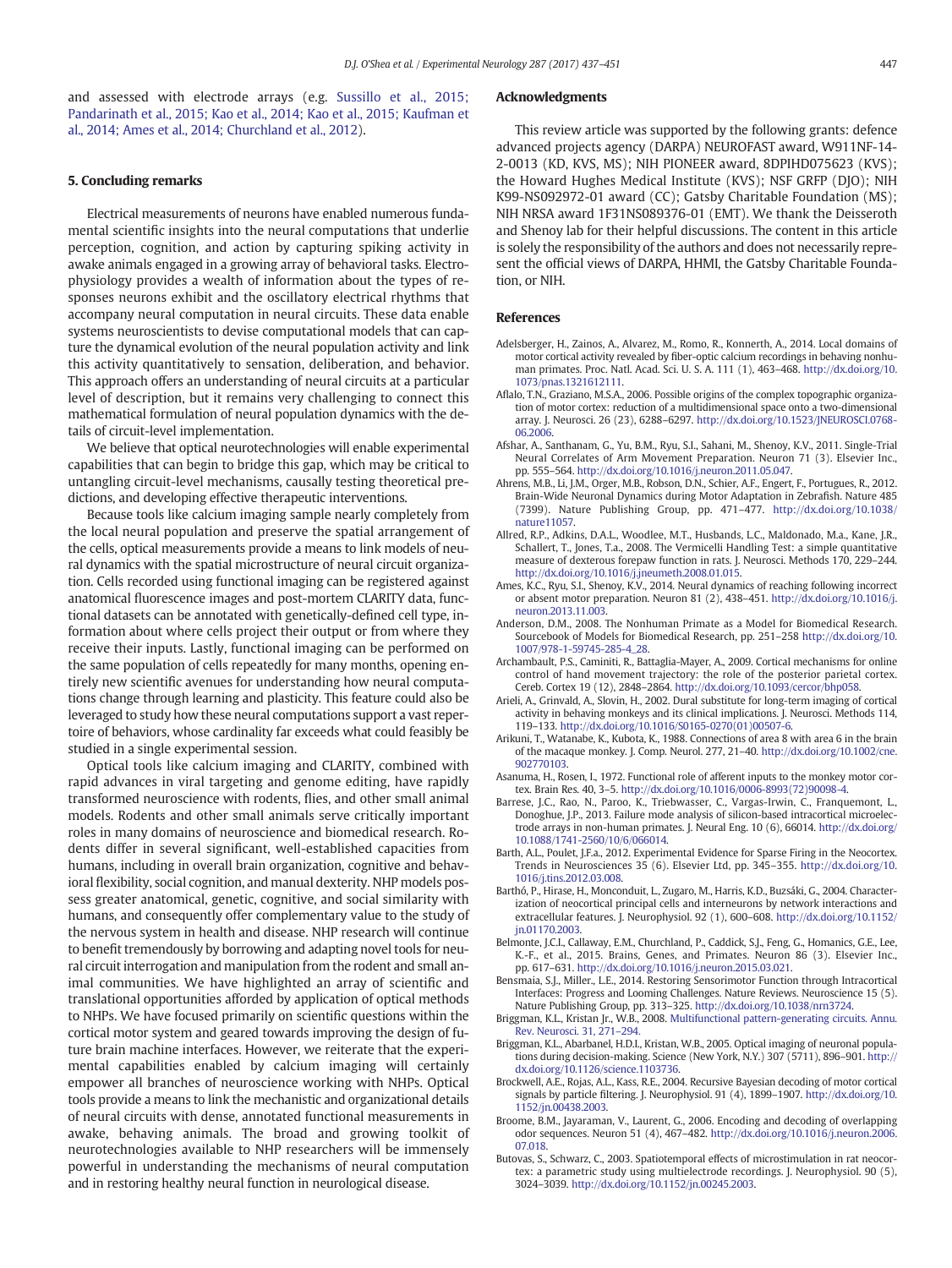- <span id="page-11-0"></span>Butovas, S., Hormuzdi, S.G., Monyer, H., Schwarz, C., 2006. Effects of electrically coupled inhibitory networks on local neuronal responses to intracortical microstimulation. J. Neurophysiol. 96 (3), 1227–1236. http://dx.doi.org[/10.1152/jn.01170.2005.](http://dx.doi.org/10.1152/jn.01170.2005)
- Carmena, J.M., Lebedev, M.A., Crist, R.E., O′Doherty, J.E., Santucci, D.M., Dimitrov, D.F., Patil, P.G., Henriquez, C.S., Nicolelis, M.A.L., 2003. Learning to control a brain-machine interface for reaching and grasping by primates. PLoS Biol. 1 (2), 193–208. http://dx. doi.org/[10.1371/journal.pbio.0000042.](http://dx.doi.org/10.1371/journal.pbio.0000042)
- Cavanaugh, J., Monosov, I.E., McAlonan, K., Berman, R., Smith, M.K., Cao, V., Wang, K.H., Boyden, E.S., Wurtz, R.H., 2012. Optogenetic Inactivation Modifies Monkey Visuomotor Behavior. Neuron 76 (5). Elsevier Inc., pp. 901–975. http://dx.doi.org/ [10.1016/j.neuron.2012.10.016](http://dx.doi.org/10.1016/j.neuron.2012.10.016).
- Chen, L.M., Heider, B., Williams, G.V., Healy, F.L., Ramsden, B.M., Roe, A.W., 2002. A chamber and artificial dura method for long-term optical imaging in the monkey. J. Neurosci. Methods 113 (1), 41–49. http://dx.doi.org/[10.1016/S0165-0270\(01\)00475-7.](http://dx.doi.org/10.1016/S0165-0270(01)00475-7)
- Chen, T.-W., Wardill, T.J., Sun, Y., Pulver, S.R., Renninger, S.L., Baohan, A., Schreiter, E.R., et al., 2013. Ultrasensitive fluorescent proteins for imaging neuronal activity. Nature
- 499 (7458), 295–300. http://dx.doi.org[/10.1038/nature12354](http://dx.doi.org/10.1038/nature12354). Chen, Y., Palmer, C.R., Seidemann, E., 2012. The relationship between voltage-sensitive dye imaging signals and spiking activity of neural populations in primate V1. J. Neurophysiol. 107 (12), 3281–3295. http://dx.doi.org[/10.1152/jn.00977.2011.](http://dx.doi.org/10.1152/jn.00977.2011)
- Cheney, P.D., Fetz, E.E., 1985. [Comparable patterns of muscle facilitation evoked by indi](http://refhub.elsevier.com/S0014-4886(16)30233-3/rf0140)[vidual corticomotoneuronal \(CM\) cells and by single intracortical microstimuli in pri](http://refhub.elsevier.com/S0014-4886(16)30233-3/rf0140)[mates: evidence for functional groups of CM cells. J. Neurophysiol. 53 \(3\), 786](http://refhub.elsevier.com/S0014-4886(16)30233-3/rf0140)–804.
- Chestek, C.a., Batista, A.P., Santhanam, G., Yu, B.M., Afshar, A., Cunningham, J.P., Gilja, V., Ryu, S.I., Churchland, M.M., Shenoy, K.V., 2007. Single-neuron stability during repeated reaching in macaque premotor cortex. J. Neurosci. 27 (40), 10742–10750. http:// dx.doi.org[/10.1523/JNEUROSCI.0959-07.2007.](http://dx.doi.org/10.1523/JNEUROSCI.0959-07.2007)
- Chung, K., Wallace, J., Kim, S.-Y., Kalyanasundaram, S., Andalman, A.S., Davidson, T.J., Mirzabekov, J.J., et al., 2013. Structural and molecular interrogation of intact biological systems. Nature 497 (7449), 332–337. http://dx.doi.org[/10.1038/](http://dx.doi.org/10.1038/nature12107) [nature12107](http://dx.doi.org/10.1038/nature12107).
- Churchland, M.M., Shenoy, K.V., 2007a. Temporal Complexity and Heterogeneity of Single-Neuron Activity in Premotor and Motor Cortex. Journal of Neurophysiology 97 (6). Am Physiological Soc, p. 4235. http://dx.doi.org[/10.1152/jn.00095.2007.](http://dx.doi.org/10.1152/jn.00095.2007)
- Churchland, M.M., Shenoy, K.V., 2007b. Delay of movement caused by disruption of cortical preparatory activity. J. Neurophysiol. 97 (1), 348–359. http://dx.doi.org/[10.](http://dx.doi.org/10.1152/jn.00808.2006) [1152/jn.00808.2006](http://dx.doi.org/10.1152/jn.00808.2006).
- Churchland, M.M., Afshar, A., Shenoy, K.V., 2006. A central source of movement variability. Neuron 52 (6), 1085–1096. http://dx.doi.org[/10.1016/j.neuron.2006.10.034.](http://dx.doi.org/10.1016/j.neuron.2006.10.034)
- Churchland, M.M., Cunningham, J.P., Kaufman, M.T., Foster, J.D., Nuyujukian, P., Ryu, S.I., Shenoy, K.V., 2012. Neural Population Dynamics during Reaching. Nature 487 (7405). Nature Publishing Group, pp. 51–56. http://dx.doi.org[/10.1038/](http://dx.doi.org/10.1038/nature11129) [nature11129](http://dx.doi.org/10.1038/nature11129).
- Churchland, M.M., Cunningham, J.P., Kaufman, M.T., Ryu, S.I., Shenoy, K.V., 2010. Cortical Preparatory Activity: Representation of Movement or First Cog in a Dynamical Machine? Neuron 68 (3). Elsevier Inc., pp. 387–400. http://dx.doi.org[/10.1016/j.](http://dx.doi.org/10.1016/j.neuron.2010.09.015) [neuron.2010.09.015](http://dx.doi.org/10.1016/j.neuron.2010.09.015)
- Clancy, K.B., Koralek, A.C., Costa, R.M., Feldman, D.E., Carmena, J.M., 2014. Volitional Modulation of optically Recorded Calcium Signals during Neuroprosthetic Learning. Nature Neuroscience April (April). Nature Publishing Group, pp. 1–4. http://dx.doi.org/ [10.1038/nn.3712.](http://dx.doi.org/10.1038/nn.3712)
- Cluff, T., Crevecoeur, F., Scott, S., 2014. [A Perspective on Multisensory Integration and](http://refhub.elsevier.com/S0014-4886(16)30233-3/rf0190) [Rapid Perturbation Responses Vision Research](http://refhub.elsevier.com/S0014-4886(16)30233-3/rf0190).
- Collinger, J.L., Wodlinger, B., Downey, J.E., Wang, W., Tyler-Kabara, E.C., Weber, D.J., McMorland, A.J.C., Velliste, M., Boninger, M.L., Schwartz, A.B., 2013. High-Performance Neuroprosthetic Control by an Individual with Tetraplegia. Lancet 381 (9866). Elsevier Ltd, pp. 557–564. http://dx.doi.org/10.1016/S0140–[6736\(12\)61816](http://dx.doi.org/10.1016/S01406736(12)618169)–9.
- Cunningham, J.P., Yu, B.M., 2014. Dimensionality reduction for large-scale neural recordings. Nat. Neurosci. 17 (11), 1500–1509. http://dx.doi.org/[10.1038/nn.3776.](http://dx.doi.org/10.1038/nn.3776)
- Dadarlat, M.C., O′Doherty, J.E., Sabes, P.N., 2015. A Learning-Based Approach to Artificial Sensory Feedback Leads to Optimal Integration. Nature Neuroscience 18 (1). Nature Publishing Group, pp. 138–144. http://dx.doi.org/[10.1038/nn.3883.](http://dx.doi.org/10.1038/nn.3883)
- Deisseroth, K., Schnitzer, M.J., 2013. Engineering Approaches to Illuminating Brain Structure and Dynamics. Neuron 80 (3). Elsevier, pp. 568–577. http://dx.doi.org/[10.1016/j.](http://dx.doi.org/10.1016/j.neuron.2013.10.032) [neuron.2013.10.032](http://dx.doi.org/10.1016/j.neuron.2013.10.032).
- Diester, I., Kaufman, M.T., Mogri, M., Pashaie, R., Goo, W., Yizhar, O., Ramakrishnan, C., Deisseroth, K., Shenoy, K.V., 2011. An optogenetic toolbox designed for primates. Nat. Neurosci. 14 (3), 387–397. http://dx.doi.org[/10.1038/nn.2749](http://dx.doi.org/10.1038/nn.2749).
- Dombeck, D.a., Khabbaz, A.N., Collman, F., Adelman, T.L., Tank, D.W., 2007. Imaging largescale neural activity with cellular resolution in awake, mobile mice. Neuron 56 (1), 43–57. http://dx.doi.org/[10.1016/j.neuron.2007.08.003](http://dx.doi.org/10.1016/j.neuron.2007.08.003).
- Domnisoru, C., Kinkhabwala, A.A., Tank, D.W., 2013. [Membrane potential dynamics of](http://refhub.elsevier.com/S0014-4886(16)30233-3/rf0225) [grid cells. Nature 495 \(7440\), 199](http://refhub.elsevier.com/S0014-4886(16)30233-3/rf0225)–204.
- Donoghue, J.P., Leibovic, S., Sanes, J.N., 1992. Organization of the forelimb area in squirrel monkey motor cortex: Representation of digit, wrist, and elbow muscles. Exp. Brain Res. 89 (1), 1–19. http://dx.doi.org[/10.1007/BF00228996](http://dx.doi.org/10.1007/BF00228996).
- Dum, R.P., Strick, P.L., 2002. Motor areas in the frontal lobe of the primate. Physiol. Behav. 77 (4–5), 677–682. http://dx.doi.org[/10.1016/S0031-9384\(02\)00929-0.](http://dx.doi.org/10.1016/S0031-9384(02)00929-0)
- Emiliani, V., Cohen, A.E., Deisseroth, K., Hausser, M., 2015. All-optical interrogation of neural circuits. J. Neurosci. 35 (41), 13917–13926. http://dx.doi.org[/10.1523/JNEUROSCI.](http://dx.doi.org/10.1523/JNEUROSCI.2916-15.2015) [2916-15.2015](http://dx.doi.org/10.1523/JNEUROSCI.2916-15.2015).
- Ethier, C., Gallego, J., Miller, L., 2015. Brain-Controlled Neuromuscular Stimulation to Drive Neural Plasticity and Functional Recovery. Current Opinion in Neurobiology 33. Elsevier Ltd, pp. 95–102. http://dx.doi.org[/10.1016/j.conb.2015.03.007.](http://dx.doi.org/10.1016/j.conb.2015.03.007)
- Fetz, E.E., Cheney, P.D., 1980. [Postspike facilitation of forelimb muscle activity by primate](http://refhub.elsevier.com/S0014-4886(16)30233-3/rf0250) [corticomotoneuronal cells. J. Neurophysiol. 44 \(4\), 751](http://refhub.elsevier.com/S0014-4886(16)30233-3/rf0250)–772.
- Fetz, E.E., 1969. [Operant conditioning of cortical unit activity. Science 163 \(February\),](http://refhub.elsevier.com/S0014-4886(16)30233-3/rf0255) 955–[958.](http://refhub.elsevier.com/S0014-4886(16)30233-3/rf0255)
- Fiete, I.R., Hahnloser, R.H., Fee, M.S., Seung, H.S., 2004. Temporal sparseness of the premotor drive is important for rapid learning in a neural network model of birdsong. J. Neurophysiol. 92 (4), 2274–2282. http://dx.doi.org[/10.1152/jn.01133.2003.](http://dx.doi.org/10.1152/jn.01133.2003)
- Fraser, G.W., Schwartz, A.B., 2012. Recording from the same neurons chronically in motor cortex. J. Neurophysiol. 107 (7), 1970–1978. http://dx.doi.org[/10.1152/jn.01012.](http://dx.doi.org/10.1152/jn.01012.2010) [2010.](http://dx.doi.org/10.1152/jn.01012.2010)
- Fritsch, G., Hitzig, E., 1870. [On the Electrical Excitability of the Cerebrum. Some Papers on](http://refhub.elsevier.com/S0014-4886(16)30233-3/rf0270) [the Cerebral Cortex. Thomas, Spring](http://refhub.elsevier.com/S0014-4886(16)30233-3/rf0270)field, pp. 73-96 (1960).
- Ganguly, K., Carmena, J.M., 2009. Emergence of a stable cortical map for neuroprosthetic control. PLoS Biol. 7 (7), e1000153. http://dx.doi.org[/10.1371/journal.pbio.1000153](http://dx.doi.org/10.1371/journal.pbio.1000153). Ganguly, K., Dimitrov, D.F., Wallis, J.D., Carmena, J.M., 2011. Reversible Large-Scale Modi-
- fication of Cortical Networks during Neuroprosthetic Control. Nature Publishing Group 14 (5). Nature Publishing Group, pp. 662–667. http://dx.doi.org[/10.1038/nn.](http://dx.doi.org/10.1038/nn.2797) [2797.](http://dx.doi.org/10.1038/nn.2797)
- Gerits, A., Vanduffel, W., 2013. Optogenetics in Primates: A Shining Future? Trends in Genetics: TIG 29 (7). Elsevier Ltd, pp. 403–411. http://dx.doi.org/[10.1016/j.tig.2013.03.](http://dx.doi.org/10.1016/j.tig.2013.03.004)  $0<sub>0</sub>4$
- Gerits, A., Farivar, R., Rosen, B.R., Wald, L.L., Boyden, E.S., 2012. Optogenetically induced behavioral and functional network changes in primates. Curr. Biol. 1–5 http://dx. doi.org/[10.1016/j.cub.2012.07.023.](http://dx.doi.org/10.1016/j.cub.2012.07.023)
- Gilja, V., Nuyujukian, P., Chestek, C.a., Cunningham, J.P., Yu, B.M., Fan, J.M., Churchland, M.M., et al., 2012. A High-Performance Neural Prosthesis Enabled by Control Algorithm Design. Nature Neuroscience 15 (12). Nature Publishing Group, pp. 1752–1757. http://dx.doi.org[/10.1038/nn.3265](http://dx.doi.org/10.1038/nn.3265).
- Gilja, V., Pandarinath, C., Blabe, C.H., Nuyujukian, P., Simeral, J.D., Sarma, A.A., Sorice, B.L., et al., 2015. Clinical translation of a high-performance neural prosthesis. Nat. Med. 21 (10), 1142–1145. http://dx.doi.org/[10.1038/nm.3953.](http://dx.doi.org/10.1038/nm.3953)
- Gradinaru, V., Mogri, M., Thompson, K.R., Henderson, J.M., Deisseroth, K., 2009. Optical deconstruction of parkinsonian neural circuitry. Science (New York, N.Y.) 324 (5925), 354–359. http://dx.doi.org/[10.1126/science.1167093](http://dx.doi.org/10.1126/science.1167093).
- Graziano, M.S.A., Aflalo, T.N., 2007. Rethinking cortical organization: moving away from discrete areas arranged in hierarchies. Neuroscientist 13 (2), 138–147. http://dx. doi.org/[10.1177/1073858406295918](http://dx.doi.org/10.1177/1073858406295918).
- Graziano, M.S.a., Aflalo, T.N.S., Cooke, D.F., 2005. Arm movements evoked by electrical stimulation in the motor cortex of monkeys. J. Neurophysiol. 94 (6), 4209–4223. http://dx.doi.org[/10.1152/jn.01303.2004.](http://dx.doi.org/10.1152/jn.01303.2004)
- Graziano, M.S.A., Taylor, C.S.R., Moore, T., Cooke, D.F., 2002a. The cortical control of movement revisited. Neuron 36, 349–362. http://dx.doi.org[/10.1016/S0896-](http://dx.doi.org/10.1016/S0896-6273(02)01003-6) [6273\(02\)01003-6](http://dx.doi.org/10.1016/S0896-6273(02)01003-6).
- Graziano, M.S.A., Taylor, C.S.R., Moore, T., 2002b. Complex movements evoked by microstimulation of precentral cortex. Neuron 34, 841–851. http://dx.doi.org/[10.](http://dx.doi.org/10.1016/S0896-6273(02)00698-0) [1016/S0896-6273\(02\)00698-0.](http://dx.doi.org/10.1016/S0896-6273(02)00698-0)
- Grewe, B.F., Helmchen, F., 2009. Optical probing of neuronal ensemble activity. Curr. Opin. Neurobiol. 19 (5), 520–529. http://dx.doi.org[/10.1016/j.conb.2009.09.003](http://dx.doi.org/10.1016/j.conb.2009.09.003).
- Grinvald, A., Frostig, R.D., Siegel, R.M., Bartfeld, E., 1991. High-resolution optical imaging of functional brain architecture in the awake monkey. Proc. Natl. Acad. Sci. U. S. A. 88 (24), 11559–11563. http://dx.doi.org/[10.1073/pnas.88.24.11559](http://dx.doi.org/10.1073/pnas.88.24.11559).
- Grinvald, A., Hildesheim, R., 2004. VSDI: a new era in functional imaging of cortical dynamics. Nat. Rev. Neurosci. 5 (11), 874–885. http://dx.doi.org[/10.1038/](http://dx.doi.org/10.1038/nrn1536) [nrn1536](http://dx.doi.org/10.1038/nrn1536).
- Grosenick, L., Marshel, J.H., Deisseroth, K., 2015. Closed-Loop and Activity-Guided Optogenetic Control. Neuron 86 (1). Elsevier Inc., pp. 106–139. http://dx.doi.org[/10.](http://dx.doi.org/10.1016/j.neuron.2015.03.034) [1016/j.neuron.2015.03.034.](http://dx.doi.org/10.1016/j.neuron.2015.03.034)
- Gunaydin, L.A., Grosenick, L., Finkelstein, J.C., Kauvar, I.V., Fenno, L.E., Adhikari, A., Lammel, S., et al., 2014. Natural Neural Projection Dynamics Underlying Social Behavior. Cell 157 (7). Elsevier Inc., pp. 1535–1551. http://dx.doi.org[/10.1016/j.cell.2014.](http://dx.doi.org/10.1016/j.cell.2014.05.017) [05.017.](http://dx.doi.org/10.1016/j.cell.2014.05.017)
- Hahnloser, R.H.R., Kozhevnikov, A.a., Fee, M.S., 2002. An ultra-sparse code underlies the generation of neural sequences in a songbird. Nature 419 (6902), 65–70. http://dx. doi.org/[10.1038/nature01221.](http://dx.doi.org/10.1038/nature01221)
- Han, X., 2012. Optogenetics in the Nonhuman Primate. first ed. vol. 196. Elsevier B.V. http://dx.doi.org[/10.1016/B978-0-444-59426-6.00011-2](http://dx.doi.org/10.1016/B978-0-444-59426-6.00011-2).
- Han, X., Qian, X., Bernstein, J.G., Zhou, H.-H., Franzesi, G.T., Stern, P., Bronson, R.T., Graybiel, A.M., Desimone, R., Boyden, E.S., 2009. Millisecond-Timescale Optical Control of Neural Dynamics in the Nonhuman Primate Brain. Neuron 62 (2). Elsevier Ltd, pp. 191–198. http://dx.doi.org[/10.1016/j.neuron.2009.03.011.](http://dx.doi.org/10.1016/j.neuron.2009.03.011)
- Harvey, C.D., Coen, P., Tank, D.W., 2012. Choice-specific sequences in parietal cortex during a virtual-navigation decision task. Nature 1–6 http://dx.doi.org/[10.1038/](http://dx.doi.org/10.1038/nature10918) [nature10918](http://dx.doi.org/10.1038/nature10918) (March).
- Hatsopoulos, N.G., Olmedo, L., Takahashi, K., 2010. [Proximal-to-Distal Sequencing Behav](http://refhub.elsevier.com/S0014-4886(16)30233-3/rf0375)[ior and Motor Cortex. Motor Control: Theories, Experiments, and Applications. Ox](http://refhub.elsevier.com/S0014-4886(16)30233-3/rf0375)[ford University Press, New York, pp. 159](http://refhub.elsevier.com/S0014-4886(16)30233-3/rf0375)–176.
- He, S.Q., Dum, R.P., Strick, P.L., 1995. [Topographic organization of corticospinal projections](http://refhub.elsevier.com/S0014-4886(16)30233-3/rf0380) [from the frontal lobe: motor areas on the medial surface of the hemisphere.](http://refhub.elsevier.com/S0014-4886(16)30233-3/rf0380) [J. Neurosci. 15 \(5 Pt 1\), 3284](http://refhub.elsevier.com/S0014-4886(16)30233-3/rf0380)–3306.
- Heider, B., Nathanson, J.L., Isacoff, E.Y., Callaway, E.M., Siegel, R.M., 2010. Two-photon imaging of calcium in virally transfected striate cortical neurons of behaving monkey. PLoS One 5 (11), 1–13. http://dx.doi.org/[10.1371/journal.pone.](http://dx.doi.org/10.1371/journal.pone.0013829) [0013829.](http://dx.doi.org/10.1371/journal.pone.0013829)
- Helmchen, F., Denk, W., 2005. Deep tissue two-photon microscopy. Nat. Methods 2 (12), 932–940. http://dx.doi.org/[10.1038/nmeth818.](http://dx.doi.org/10.1038/nmeth818)
- Hennequin, G., Vogels, T.P., Gerstner, W., 2014. Optimal control of transient dynamics in balanced networks supports generation of complex movements. Neuron 82, 1394–1406. http://dx.doi.org/[10.1016/j.neuron.2014.04.045](http://dx.doi.org/10.1016/j.neuron.2014.04.045).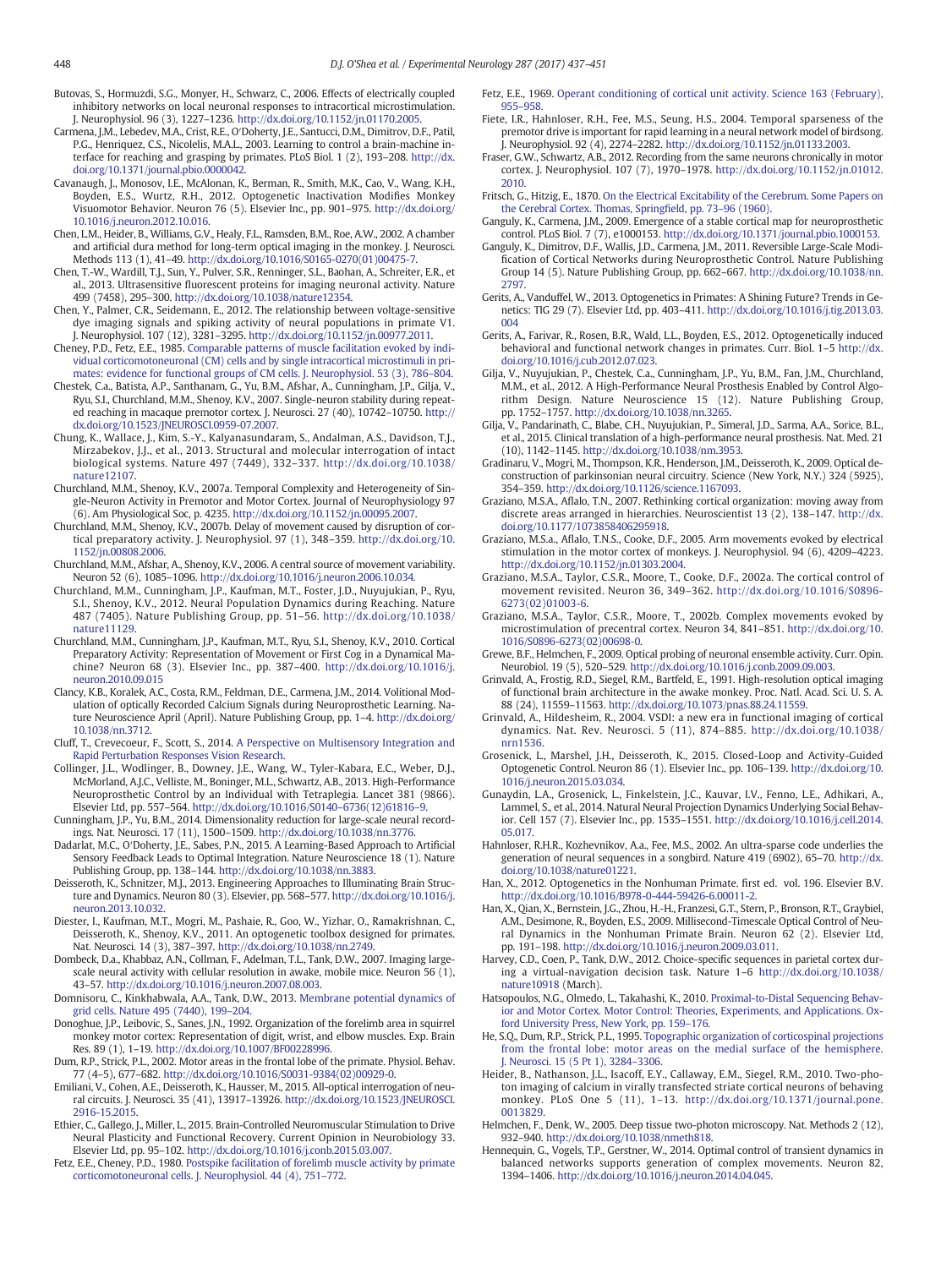- <span id="page-12-0"></span>Histed, M.H., Bonin, V., Reid, R.C., 2009. Direct Activation of Sparse, Distributed Populations of Cortical Neurons by Electrical Microstimulation. Neuron 63 (4). Elsevier Ltd, pp. 508–522. http://dx.doi.org[/10.1016/j.neuron.2009.07.016.](http://dx.doi.org/10.1016/j.neuron.2009.07.016)
- Histed, M.H., Ni, A.M., Maunsell, J.H.R., 2013. Insights into cortical mechanisms of behavior from microstimulation experiments. Prog. Neurobiol. 103, 115–130. http://dx.doi. org[/10.1016/j.pneurobio.2012.01.006](http://dx.doi.org/10.1016/j.pneurobio.2012.01.006).
- Hochbaum, D.R., Zhao, Y., Farhi, S.L., Klapoetke, N., Werley, C.A., Kapoor, V., Zou, P., et al., 2014. All-optical electrophysiology in mammalian neurons using engineered microbial rhodopsins. Nat. Methods 11 (8), 825–833. http://dx.doi.org/[10.1038/nmeth.](http://dx.doi.org/10.1038/nmeth.3000) [3000.](http://dx.doi.org/10.1038/nmeth.3000)
- Hochberg, L.R., Bacher, D., Jarosiewicz, B., Masse, N.Y., Simeral, J.D., Vogel, J., Haddadin, S., et al., 2012. Reach and Grasp by People with Tetraplegia Using a neurally Controlled Robotic Arm. Nature 485 (7398). Nature Publishing Group, pp. 372–375. http://dx. doi.org[/10.1038/nature11076.](http://dx.doi.org/10.1038/nature11076)
- Hochberg, L.R., Serruya, M.D., Friehs, G.M., Mukand, J.A., Saleh, M., Caplan, A.H., Branner, A., Chen, D., Penn, R.D., Donoghue, J.P., 2006. Neuronal ensemble control of prosthetic devices by a human with tetraplegia. Nature 442 (7099), 164–171. http://dx.doi.org/ [10.1038/nature04970.](http://dx.doi.org/10.1038/nature04970)
- Holtzheimer, P.E., Mayberg, H.S., 2011. Deep brain stimulation for psychiatric disorders. Annu. Rev. Neurosci. 34 (1), 289–307. http://dx.doi.org/[10.1146/annurev-neuro-](http://dx.doi.org/10.1146/annurev-neuro-061010-113638)[061010-113638.](http://dx.doi.org/10.1146/annurev-neuro-061010-113638)
- Homer, M.L., Nurmikko, A.V., Donoghue, J.P., Hochberg, L.R., 2013. Sensors and decoding for intracortical brain computer interfaces. Annu. Rev. Biomed. Eng. 15 (January), 383–405. http://dx.doi.org[/10.1146/annurev-bioeng-071910-124640](http://dx.doi.org/10.1146/annurev-bioeng-071910-124640).
- Huang, L., Merson, T.D., Bourne, J.A., 2016. In vivo whole brain, cellular and molecular imaging in nonhuman primate models of neuropathology. Neurosci. Biobehav. Rev. 66, 104–118. http://dx.doi.org[/10.1016/j.neubiorev.2016.04.009](http://dx.doi.org/10.1016/j.neubiorev.2016.04.009).
- Hubel, D.H., Wiesel, T.N., 1962. Receptive fields, binocular interaction, and functional architecture in the Cat's visual cortex. J. Physiol. 160, 106–154. http://dx.doi.org/[10.](http://dx.doi.org/10.1523/JNEUROSCI.1991-09.2009) [1523/JNEUROSCI.1991-09.2009.](http://dx.doi.org/10.1523/JNEUROSCI.1991-09.2009)
- Huber, D., Gutnisky, D.A., Peron, S., 2012. Multiple Dynamic Representations in the Motor Cortex during Sensorimotor Learning. Nature 484 (7395). Nature Publishing Group, pp. 473–478. http://dx.doi.org[/10.1038/nature11039](http://dx.doi.org/10.1038/nature11039).
- Ikezoe, K., Mori, Y., Kitamura, K., Tamura, H., Fujita, I., 2013. Relationship between the local structure of orientation map and the strength of orientation tuning of neurons in monkey V1: a 2-photon calcium imaging study. J. Neurosci. 33 (42), 16818–16827. http://dx.doi.org/[10.1523/JNEUROSCI.2209-13.2013.](http://dx.doi.org/10.1523/JNEUROSCI.2209-13.2013)
- Inoue, M., Takeuchi, A., Horigane, S.-i., Ohkura, M., Gengyo-Ando, K., Fujii, H., Kamijo, S., et al., 2014. Rational design of a high-affinity, fast, red calcium indicator R-CaMP2. Nat. Methods 12 (1), 64–70. http://dx.doi.org[/10.1038/nmeth.3185.](http://dx.doi.org/10.1038/nmeth.3185)
- Jazayeri, M., Lindbloom-Brown, Z., Horwitz, G.D., 2012. Saccadic Eye Movements Evoked by Optogenetic Activation of Primate V1. Nature Neuroscience 15 (October). Nature Publishing Group, pp. 1368–1371. http://dx.doi.org/[10.1038/nn.3210.](http://dx.doi.org/10.1038/nn.3210)
- Jepson, L.H., Hottowy, P., Weiner, G.a., Dabrowski, W., Litke, A.M., Chichilnisky, E.J., 2014. High-fidelity reproduction of spatiotemporal visual signals for retinal prosthesis. Neuron 83 (1), 87–92. http://dx.doi.org/[10.1016/j.neuron.2014.04.044](http://dx.doi.org/10.1016/j.neuron.2014.04.044).
- Jin, L., Han, Z., Platisa, J., Wooltorton, J.R.A., Cohen, L.B., Pieribone, V.A., 2012. Single Action Potentials and Subthreshold Electrical Events Imaged in Neurons with a Fluorescent Protein Voltage Probe. Neuron 75 (5). Elsevier Inc., pp. 779–785. http://dx.doi.org/ [10.1016/j.neuron.2012.06.040](http://dx.doi.org/10.1016/j.neuron.2012.06.040).
- Kao, J.C., Nuyujukian, P., Ryu, S.I., Churchland, M.M., Cunningham, J.P., 2015. Single-Trial Dynamics of Motor Cortex and their Applications to Brain-Machine Interfaces. Nature Communications 6 (May). Nature Publishing Group, pp. 1–12. http://dx.doi.org[/10.](http://dx.doi.org/10.1038/ncomms8759) [1038/ncomms8759](http://dx.doi.org/10.1038/ncomms8759).
- Kao, J.C., Stavisky, S.D., Sussillo, D., Nuyujukian, P., Shenoy, K.V., 2014. [Information](http://refhub.elsevier.com/S0014-4886(16)30233-3/rf0470) [systems opportunities in brain-machine](http://refhub.elsevier.com/S0014-4886(16)30233-3/rf0470) interface decoders. Proc. IEEE 102 (5), 666–[682.](http://refhub.elsevier.com/S0014-4886(16)30233-3/rf0470)
- Kaufman, M.T., Churchland, M.M., Ryu, S.I., Shenoy, K.V., 2014. Cortical Activity in the Null Space: Permitting Preparation without Movement. Nature Neuroscience 17 (3). Nature Publishing Group, pp. 440–448. http://dx.doi.org[/10.1038/nn.3643](http://dx.doi.org/10.1038/nn.3643).
- Kaufman, M.T., Churchland, M.M., Santhanam, G., Yu, B.M., Afshar, A., Ryu, S.I., Shenoy, K.V., 2010. Roles of monkey premotor neuron classes in movement preparation and execution. J. Neurophysiol. 104 (2), 799–810. http://dx.doi.org/[10.1152/jn.00231.](http://dx.doi.org/10.1152/jn.00231.2009) [2009.](http://dx.doi.org/10.1152/jn.00231.2009)
- Kaufman, M.T., Churchland, M.M., Shenoy, K.V., 2013. The roles of monkey M1 neuron classes in movement preparation and execution. J. Neurophysiol. 110 (May), 817–825. http://dx.doi.org[/10.1152/jn.00892.2011.](http://dx.doi.org/10.1152/jn.00892.2011)
- Kim, C.K., Yang, S.J., Pichamoorthy, N., Young, N.P., Kauvar, I., Jennings, J.H., Lerner, T.N., Berndt, A., Lee, S.Y., Ramakrishnan, C., Davidson, T.J., Inoue, M., Bito, H., Deisseroth, K., 2016. Simultaneous fast measurement of circuit dynamics at multiple sites across the mammalian brain. Nat. Methods 13, 325–328. http://dx.doi.org[/10.1038/nmeth.](http://dx.doi.org/10.1038/nmeth.3770) [3770.](http://dx.doi.org/10.1038/nmeth.3770)
- Kim, S., Takahashi, K., Hatsopoulos, N.G., Coleman, T.P., 2011. [Information Transfer be](http://refhub.elsevier.com/S0014-4886(16)30233-3/rf0490)[tween Neurons in the Motor Cortex Triggered by Visual Cues. 2011 33rd Annual In](http://refhub.elsevier.com/S0014-4886(16)30233-3/rf0490)[ternational Conference of the IEEE Engineering in Medicine and Biology Society,](http://refhub.elsevier.com/S0014-4886(16)30233-3/rf0490) [pp. 7278](http://refhub.elsevier.com/S0014-4886(16)30233-3/rf0490)–7281.
- Kinoshita, M., Matsui, R., Kato, S., Hasegawa, T., Kasahara, H., Isa, K., Watakabe, A., Yamamori, T., Nishimura, Y., Alstermark, B., Watanabe, D., Kobayashi, K., Isa, T., 2012. Genetic dissection of the circuit for hand dexterity in primates. Nature http:// dx.doi.org/[10.1038/nature11206](http://dx.doi.org/10.1038/nature11206).
- Kishi, N., Sato, K., Sasaki, E., Okano, H., 2014. Common marmoset as a new model animal for neuroscience research and genome editing technology. Develop. Growth Differ. 56 (1), 53–62. http://dx.doi.org/[10.1111/dgd.12109](http://dx.doi.org/10.1111/dgd.12109).
- Koralek, A.C., Costa, R.M., Carmena, J.M., 2013. Temporally Precise Cell-Specific Coherence Develops in Corticostriatal Networks during Learning. Neuron 79 (5). Elsevier Inc., pp. 865–872. http://dx.doi.org[/10.1016/j.neuron.2013.06.047.](http://dx.doi.org/10.1016/j.neuron.2013.06.047)
- Koralek, A.C., Jin, X., Long Ii, J.D., Costa, R.M., Carmena, J.M., 2012. Corticostriatal Plasticity is Necessary for Learning Intentional Neuroprosthetic Skills. Nature 483 (7389). Nature Publishing Group, pp. 331–335. http://dx.doi.org[/10.1038/nature10845](http://dx.doi.org/10.1038/nature10845).
- Lemon, R.N., 2008. Descending pathways in motor control. Annu. Rev. Neurosci. 31, 195–218. http://dx.doi.org[/10.1146/annurev.neuro.31.060407.125547.](http://dx.doi.org/10.1146/annurev.neuro.31.060407.125547)
- Lerner, T.N., Ye, L., Deisseroth, K., 2016. Communication in neural circuits: tools, opportunities, and challenges. Cell 164 (6), 1136–1150. http://dx.doi.org/[10.1016/j.cell.2016.](http://dx.doi.org/10.1016/j.cell.2016.02.027) [02.027.](http://dx.doi.org/10.1016/j.cell.2016.02.027)
- Li, N., Chen, T.-w., Guo, Z.V., Gerfen, C.R., Svoboda, K., 2015. A Motor Cortex Circuit for Motor Planning and Movement. Nature 519 (7541). Nature Publishing Group, pp. 51–56. http://dx.doi.org[/10.1038/nature14178](http://dx.doi.org/10.1038/nature14178).
- Logothetis, N.K., Augath, M., Murayama, Y., Rauch, A., Sultan, F., Goense, J., Oeltermann, A., Merkle, H., 2010. The Effects of Electrical Microstimulation on Cortical Signal Propagation. Nature Neuroscience 13 (10). Nature Publishing Group, pp. 1283–1291. http://dx.doi.org[/10.1038/nn.2631](http://dx.doi.org/10.1038/nn.2631).
- MacDougall, M., Nummela, S.U., Coop, S., Disney, A., Mitchell, J.F., Miller, C.T., 2016. Optogenetic manipulation of neural circuits in awake marmosets. J. Neurophysiol. jn.00197.2016 http://dx.doi.org[/10.1152/jn.00197.2016.](http://dx.doi.org/10.1152/jn.00197.2016)
- Markakis, E.a., Vives, K.P., Bober, J., Leichtle, S., Leranth, C., Beecham, J., Elsworth, J.D., Roth, R.H., Samulski, R.J., Redmond, D.E., 2010. Comparative Transduction Efficiency of AAV Vector Serotypes 1-6 in the Substantia Nigra and Striatum of the Primate Brain. Molecular Therapy: The Journal of the American Society of Gene Therapy 18 (3). Nature Publishing Group, pp. 588–593. http://dx.doi.org/[10.1038/mt.2009.286](http://dx.doi.org/10.1038/mt.2009.286).
- Markowitz, D.A., Wong, Y.T., Gray, C.M., Pesaran, B., 2011. Optimizing the decoding of movement goals from local field potentials in macaque cortex. J. Neurosci. 31 (50), 18412–18422. http://dx.doi.org/[10.1523/JNEUROSCI.4165-11.2011.](http://dx.doi.org/10.1523/JNEUROSCI.4165-11.2011)
- Markram, H., Toledo-Rodriguez, M., Wang, Y., Gupta, A., Silberberg, G., Caizhi, W., 2004. Interneurons of the neocortical inhibitory system. Nat. Rev. Neurosci. 5 (10), 793–807. http://dx.doi.org[/10.1038/nrn1519.](http://dx.doi.org/10.1038/nrn1519)
- Mayberg, H.S., Lozano, A.M., Voon, V., McNeely, H.E., Seminowicz, D., Hamani, C., Schwalb, J.M., Kennedy, S.H., 2005. Deep brain stimulation for treatment-resistant depression. Neuron 45 (5), 651–660. http://dx.doi.org[/10.1016/j.neuron.2005.02.014](http://dx.doi.org/10.1016/j.neuron.2005.02.014).
- Mazor, O., Laurent, G., 2005. Transient dynamics versus fi[xed points in odor representa](http://refhub.elsevier.com/S0014-4886(16)30233-3/rf0545)[tions by locust antennal lobe projection neurons. Neuron 48 \(4\), 661](http://refhub.elsevier.com/S0014-4886(16)30233-3/rf0545)–673.
- Miller, C.T., Freiwald, W.A., Leopold, D.A., Mitchell, J.F., Silva, A.C., Wang, X., 2016. Marmosets: A Neuroscientific Model of Human Social Behavior. Neuron 90, 219–233. http:// dx.doi.org/[10.1016/j.neuron.2016.03.018](http://dx.doi.org/10.1016/j.neuron.2016.03.018).
- Mukamel, E.A., Nimmerjahn, A., Schnitzer, M.J., 2009. Automated Analysis of Cellular Signals from Large-Scale Calcium Imaging Data. Neuron 63 (6). Elsevier Ltd, pp. 747–760. http://dx.doi.org[/10.1016/j.neuron.2009.08.009.](http://dx.doi.org/10.1016/j.neuron.2009.08.009)
- Nathanson, J.L., Jappelli, R., Scheeff, E.D., Manning, G., Obata, K., Brenner, S., Callaway, E.M., 2009. Short promoters in viral vectors drive selective expression in mammalian inhibitory neurons, but do not restrict activity to specific inhibitory cell-types. Front. Neural Circuits 3 (November), 1–24. http://dx.doi.org[/10.3389/neuro.04.019.2009](http://dx.doi.org/10.3389/neuro.04.019.2009).
- Nauhaus, I., Nielsen, K.J., Disney, A.A., Callaway, E.M., 2012. Orthogonal micro-organization of orientation and spatial frequency in primate primary visual cortex. Nat. Neurosci. 15 (12), 1683–1690. http://dx.doi.org[/10.1038/nn.3255](http://dx.doi.org/10.1038/nn.3255).
- Nirenberg, S., Pandarinath, C., 2012. Retinal prosthetic strategy with the capacity to restore normal vision. Proc. Natl. Acad. Sci. U. S. A. 109 (37), 15012–15017. http://dx. doi.org[/10.1073/pnas.1207035109](http://dx.doi.org/10.1073/pnas.1207035109).
- Nolta, N.F., Christensen, M.B., Crane, P.D., Skousen, J.L., Tresco, P.A., 2015. BBB Leakage, Astrogliosis, and Tissue Loss Correlate with Silicon Microelectrode Array Recording Performance. Biomaterials 53 (June). Elsevier Ltd, pp. 753–762. http://dx.doi.org[/10.](http://dx.doi.org/10.1016/j.biomaterials.2015.02.081) [1016/j.biomaterials.2015.02.081](http://dx.doi.org/10.1016/j.biomaterials.2015.02.081).
- O'Doherty, J.E., Lebedev, M.a., Ifft, P.J., Zhuang, K.Z., Shokur, S., Bleuler, H., Nicolelis, M.a.L., 2011. Active Tactile Exploration Using a Brain–Machine–Brain Interface. Nature. Nature Publishing Group, pp. 1–5 http://dx.doi.org[/10.1038/nature10489](http://dx.doi.org/10.1038/nature10489) (October).
- Orsborn, A.L., Moorman, H.G., Overduin, S.A., Shanechi, M.M., Dimitrov, D.F., Carmena, J.M., 2014. Closed-Loop Decoder Adaptation Shapes Neural Plasticity for Skillful Neuroprosthetic Control. Neuron 82 (6). Elsevier Inc., pp. 1380–1393. http://dx.doi. org[/10.1016/j.neuron.2014.04.048.](http://dx.doi.org/10.1016/j.neuron.2014.04.048)
- O'Shea, D.J., Goo, W., Kalanithi, P., Diester, I., Deisseroth, K., Shenoy, K.V., 2014. [Pushing in](http://refhub.elsevier.com/S0014-4886(16)30233-3/rf0585) [the Wrong Direction: Optogenetic Perturbation Misaligns with Motor Cortical Dy](http://refhub.elsevier.com/S0014-4886(16)30233-3/rf0585)[namics. Frontiers in Neuroscience. Conference Abstract: Computational and Systems](http://refhub.elsevier.com/S0014-4886(16)30233-3/rf0585) [Neuroscience \(COSYNE\).](http://refhub.elsevier.com/S0014-4886(16)30233-3/rf0585)
- Otto, K.J., Rousche, P.J., Kipke, D.R., 2005. Microstimulation in auditory cortex provides a substrate for detailed behaviors. Hear. Res. 210 (1–2), 112–117. http://dx.doi.org/ [10.1016/j.heares.2005.08.004](http://dx.doi.org/10.1016/j.heares.2005.08.004).
- Overduin, S.a., D'Avella, A., Carmena, J.M., Bizzi, E., 2012. Microstimulation Activates a Handful of Muscle Synergies. Neuron 76 (6). Elsevier Inc., pp. 1071–1077. http://dx. doi.org[/10.1016/j.neuron.2012.10.018.](http://dx.doi.org/10.1016/j.neuron.2012.10.018)
- Ozden, I., Wang, J., Lu, Y., May, T., Lee, J., Goo, W., O′Shea, D.J., et al., 2013. A Coaxial Optrode as Multifunction Write-Read Probe for Optogenetic Studies in Non-Human Primates. Journal of M Euroscience Methods 219 (1). Elsevier B.V., pp. 142–154. http://dx.doi.org[/10.1016/j.jneumeth.2013.06.011.](http://dx.doi.org/10.1016/j.jneumeth.2013.06.011)
- Pachitariu, M., Packer, A.M., Pettit, N., Dalgleish, H., Hausser, M., Sahani, M., 2013. [Extracting Regions of Interest from Biological Images with Convolutional](http://refhub.elsevier.com/S0014-4886(16)30233-3/rf0605) [Sparse Block Coding. Advances in Neural Information Processing Systems 1,](http://refhub.elsevier.com/S0014-4886(16)30233-3/rf0605) [pp. 1745](http://refhub.elsevier.com/S0014-4886(16)30233-3/rf0605)–1753.
- Pandarinath, C., Gilja, V., Blabe, C.H., Nuyujukian, P., Sarma, A.a., Sorice, B.L., Eskandar, E.N., Hochberg, L.R., Henderson, J.M., Shenoy, K.V., 2015. Neural population dynamics in human motor cortex during movements in people with ALS. eLife 4, 1–9. http://dx. doi.org[/10.7554/eLife.07436.](http://dx.doi.org/10.7554/eLife.07436)
- Parikh, H., Marzullo, T.C., Kipke, D.R., 2009. Lower layers in the motor cortex are more effective targets for penetrating microelectrodes in cortical prostheses. J. Neural Eng. 6 (2), 26004. http://dx.doi.org/[10.1088/1741-2560/6/2/026004.](http://dx.doi.org/10.1088/1741-2560/6/2/026004)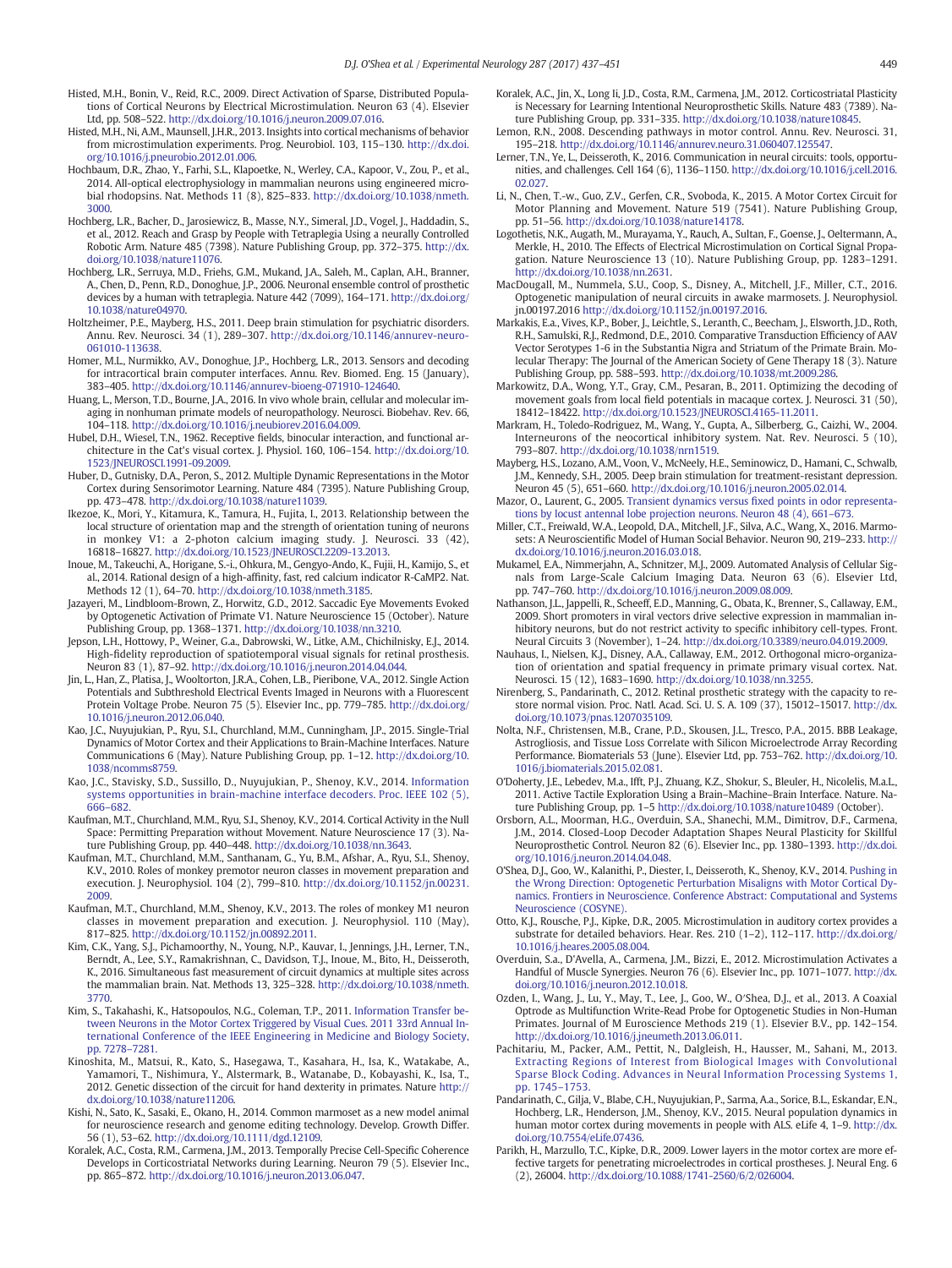<span id="page-13-0"></span>Park, M.C., Belhaj-Saif, A., 2001. [Consistent features in the forelimb representation of pri](http://refhub.elsevier.com/S0014-4886(16)30233-3/rf0620)[mary motor cortex in rhesus macaques. J. Neurosci. 21 \(8\), 2784](http://refhub.elsevier.com/S0014-4886(16)30233-3/rf0620)–2792.

- Park, M.C., Belhaj-Saïf, A., Cheney, P.D., 2004. Properties of primary motor cortex output to forelimb muscles in rhesus macaques. J. Neurophysiol. 92 (5), 2968–2984. http://dx. doi.org/[10.1152/jn.00649.2003.](http://dx.doi.org/10.1152/jn.00649.2003)
- Penfield, W., 1937. [Somatic Motor and Sensory Representation in the Cerebral Cortex of](http://refhub.elsevier.com/S0014-4886(16)30233-3/rf0630) [Man as Studied by Electrical Stimulation. Brain: A Journal of Neurology. Oxford](http://refhub.elsevier.com/S0014-4886(16)30233-3/rf0630) [Univ Press](http://refhub.elsevier.com/S0014-4886(16)30233-3/rf0630).
- Peron, S., Chen, T.-W., Svoboda, K., 2015. Comprehensive Imaging of Cortical Networks. Current Opinion in Neurobiology 32. Elsevier Ltd, pp. 115–123. http://dx.doi.org[/10.](http://dx.doi.org/10.1016/j.conb.2015.03.016) [1016/j.conb.2015.03.016](http://dx.doi.org/10.1016/j.conb.2015.03.016).
- Pinto, L., Dan, Y., 2015. Cell-type-specifi[c activity in prefrontal cortex during goal-directed](http://refhub.elsevier.com/S0014-4886(16)30233-3/rf0640) [behavior. Neuron 87 \(2\), 437](http://refhub.elsevier.com/S0014-4886(16)30233-3/rf0640)–450. Rajasethupathy, P., Ferenczi, E., Deisseroth, K., 2016. Targeting Neural Circuits. Cell 165
- (3). Elsevier Inc., pp. 524–534. http://dx.doi.org/[10.1016/j.cell.2016.03.047](http://dx.doi.org/10.1016/j.cell.2016.03.047).
- Rao, Y.N., Kim, S.-P., Sanchez, J.C., Erdogmus, D., Principe, J.C., Carmena, J.M., Lebedev, M.A., Nicolelis, M.A.L., 2005. [Learning Mappings in Brain Machine Interfaces with Echo](http://refhub.elsevier.com/S0014-4886(16)30233-3/rf0650) [State Networks. Proceedings of the IEEE ICASSP, pp. 233](http://refhub.elsevier.com/S0014-4886(16)30233-3/rf0650)–236.
- Rathelot, J.-A., Strick, P.L., 2006. [Muscle Representation in the Macaque Motor Cortex: An](http://refhub.elsevier.com/S0014-4886(16)30233-3/rf0655) [Anatomical Perspective.](http://refhub.elsevier.com/S0014-4886(16)30233-3/rf0655)
- Rickgauer, J.P., Deisseroth, K., Tank, D.W., 2014. Simultaneous Cellular-Resolution Optical Perturbation and Imaging of Place Cell Firing Fields. Nature Neuroscience 17 (12). Nature Publishing Group, pp. 1816–1824. http://dx.doi.org[/10.1038/nn.3866](http://dx.doi.org/10.1038/nn.3866).
- Robinson, D.A., 1968. The electrical properties of metal microelectrodes. Proc. IEEE 56 (6), 1065–1071. http://dx.doi.org/[10.1109/PROC.1968.6458](http://dx.doi.org/10.1109/PROC.1968.6458).
- Rubino, D., Robbins, K.A., Hatsopoulos, N.G., 2006. [Propagating waves mediate informa](http://refhub.elsevier.com/S0014-4886(16)30233-3/rf0670)[tion transfer in the motor cortex. Nat. Neurosci. 9 \(12\), 1549](http://refhub.elsevier.com/S0014-4886(16)30233-3/rf0670)–1557.
- Ruiz, O., Lustig, B.R., Nassi, J.J., Cetin, A., Reynolds, J.H., Albright, T.D., Callaway, E.M., Stoner, G.R., Roe, A.W., 2013. Optogenetics through windows on the brain in the nonhuman primate. J. Neurophysiol. 110 (6), 1455–1467. http://dx.doi.org[/10.1152/jn.00153.](http://dx.doi.org/10.1152/jn.00153.2013) [2013.](http://dx.doi.org/10.1152/jn.00153.2013)
- Sadakane, O., Masamizu, Y., Watakabe, A., Terada, S.-I., Ohtsuka, M., Takaji, M., Mizukami, H., et al., 2015. Long-Term Two-Photon Calcium Imaging of Neuronal Populations with Subcellular Resolution in Adult Non-Human Primates. Cell Reports 13 (9). The Authors, pp. 1989–1999. http://dx.doi.org[/10.1016/j.celrep.2015.10.050.](http://dx.doi.org/10.1016/j.celrep.2015.10.050)
- Sadtler, P.T., Quick, K.M., Golub, M.D., Chase, S.M., Ryu, S.I., Tyler-Kabara, E.C., Yu, B.M., Batista, A.P., 2014. Neural Constraints on Learning. Nature 512 (7515). Nature Publishing Group, pp. 423–426. http://dx.doi.org[/10.1038/nature13665](http://dx.doi.org/10.1038/nature13665).
- Sanes, J.N., Donoghue, J.P., Thangaraj, V., Edelman, R.R., Warach, S., 1995. Shared neural substrates controlling hand movements in human motor cortex. Science 268 (June), 1775–1777. http://dx.doi.org[/10.1126/science.7792606.](http://dx.doi.org/10.1126/science.7792606)
- Santhanam, G., Linderman, M.D., Gilja, V., Afshar, A., Ryu, S.I., Meng, T.H., Shenoy, K.V., 2007. HermesB: a continuous neural recording system for freely behaving primates. IEEE Trans. Biomed. Eng. 54 (11), 2037–2050. http://dx.doi.org[/10.1109/TBME.2007.](http://dx.doi.org/10.1109/TBME.2007.895753) [895753](http://dx.doi.org/10.1109/TBME.2007.895753).
- Sasaki, E., 2015. Prospects for genetically Modified Non-Human Primate Models, Including the Common Marmoset. Neuroscience Research 93. Elsevier Ireland Ltd; Japan Neuroscience Society, pp. 110–115. http://dx.doi.org[/10.1016/j.neures.](http://dx.doi.org/10.1016/j.neures.2015.01.011) [2015.01.011](http://dx.doi.org/10.1016/j.neures.2015.01.011).
- Schieber, M.H., Hibbard, L.S., 1993. How somatotopic is the motor cortex hand area ? Science 261 (5120), 489–492. http://dx.doi.org[/10.1073/pnas](http://dx.doi.org/10.1073/pnas).
- Schmidt-Hieber, C., Häusser, M., 2013. [Cellular mechanisms of spatial navigation in the](http://refhub.elsevier.com/S0014-4886(16)30233-3/rf0710) [medial entorhinal cortex. Nat. Publ. Group 16 \(3\), 325](http://refhub.elsevier.com/S0014-4886(16)30233-3/rf0710)–331.
- Schwarz, D.a., Lebedev, M.a., Hanson, T.L., Dimitrov, D.F., Lehew, G., Meloy, J., Rajangam, S., et al., 2014. Chronic, Wireless Recordings of Large-Scale Brain Activity in freely Moving Rhesus Monkeys. Nature Methods 11 (May 2013). Nature Publishing Group, pp. 670–676. http://dx.doi.org[/10.1038/nmeth.2936](http://dx.doi.org/10.1038/nmeth.2936).
- Scott, S.H., Cluff, T., Lowrey, C.R., Takei, T., 2015. Feedback control during voluntary motor actions. Curr. Opin. Neurobiol. 33 (March), 85–94. http://dx.doi.org[/10.1016/j.conb.](http://dx.doi.org/10.1016/j.conb.2015.03.006) [2015.03.006](http://dx.doi.org/10.1016/j.conb.2015.03.006).
- Seidemann, E., Arieli, A., Grinvald, A., Slovin, H., 2002. Dynamics of depolarization and hyperpolarization in the frontal cortex and saccade goal. Science (New York, N.Y.) 295 (5556), 862–865. http://dx.doi.org/[10.1126/science.1066641](http://dx.doi.org/10.1126/science.1066641).
- Seidemann, E., Chen, Y., Bai, Y., Chen, S.C., Mehta, P., Kajs, B.L., Geisler, W.S., Zemelman, B.V., 2016. Calcium imaging with genetically encoded indicators in behaving primates. Elife 5. http://dx.doi.org/[10.7554/eLife.16178.](http://dx.doi.org/10.7554/eLife.16178)
- Shenoy, K.V., Carmena, J.M., 2014. Combining Decoder Design and Neural Adaptation in Brain-Machine Interfaces. Neuron 84 (4). Elsevier Inc., pp. 665–680. http://dx.doi. org[/10.1016/j.neuron.2014.08.038.](http://dx.doi.org/10.1016/j.neuron.2014.08.038)
- Shenoy, K.V., Sahani, M., Churchland, M.M., 2013. [Cortical control of arm movements: a](http://refhub.elsevier.com/S0014-4886(16)30233-3/rf0735) [dynamical systems perspective. Annu. Rev. Neurosci. 36, 337](http://refhub.elsevier.com/S0014-4886(16)30233-3/rf0735)–359.
- Shoham, S., O'Connor, D.H., Segev, R., 2006. How silent is the brain: is there a 'dark matter' problem in neuroscience? J. Comp. Physiol. A. 192 (8), 777–784. http://dx.doi.org[/10.](http://dx.doi.org/10.1007/s00359-006-0117-6) [1007/s00359-006-0117-6.](http://dx.doi.org/10.1007/s00359-006-0117-6)
- Sofroniew, N.J., Flickinger, D., King, J., 2016a. A large field of view two-photon mesoscope with subcellular resolution for in vivo imaging. BioRxiv 2, 1–5. http://dx.doi.org[/10.](http://dx.doi.org/10.1101/055947) [1101/055947](http://dx.doi.org/10.1101/055947).
- Sofroniew, N.J., Flickinger, D., King, J., Svoboda, K., 2016b. A large field of view two-photon mesoscope with subcellular resolution for in vivo imaging. Elife 5. http://dx.doi.org/ [10.7554/eLife.14472.](http://dx.doi.org/10.7554/eLife.14472)
- Stevenson, I.H., Cherian, A., London, B.M., Sachs, N.a., Lindberg, E., Reimer, J., Slutzky, M.W., Hatsopoulos, N.G., Miller, L.E., Kording, K.P., 2011. Statistical assessment of the stability of neural movement representations. J. Neurophysiol. 106 (2), 764–774. http://dx.doi.org/[10.1152/jn.00626.2010.](http://dx.doi.org/10.1152/jn.00626.2010)
- Strick, P.L., Preston, J.B., 1978. Multiple representation in the primate motor cortex. Brain Res. 154 (2), 366–370. http://dx.doi.org[/10.1016/0006-8993\(78\)90707-2.](http://dx.doi.org/10.1016/0006-8993(78)90707-2)
- Strick, P.L., 1975. [Multiple sources of thalamic input to the primate motor cortex. Brain](http://refhub.elsevier.com/S0014-4886(16)30233-3/rf0760) [Res. 88, 372](http://refhub.elsevier.com/S0014-4886(16)30233-3/rf0760)–377.
- Strick, P.L., 2002. [Stimulating research on motor cortex. Nat. Neurosci. 5 \(8\), 4](http://refhub.elsevier.com/S0014-4886(16)30233-3/rf0765)–5.
- Sun, X.R., Badura, A., Pacheco, D.A., Lynch, L.A., Schneider, E.R., Taylor, M.P., Hogue, I.B., Enquist, L.W., Murthy, M., Wang, S.S., 2013. Fast GCaMPs for Improved Tracking of Neuronal Activity. Nature Communications 4. Nature Publishing Group, pp. 1–10. http://dx.doi.org[/10.1038/ncomms3170.](http://dx.doi.org/10.1038/ncomms3170)
- Sussillo, D., Churchland, M.M., Kaufman, M.T., Shenoy, K.V., 2015. [A neural network that](http://refhub.elsevier.com/S0014-4886(16)30233-3/rf0775) fi[nds a naturalistic solution for the production of muscle activity. Nat. Neurosci. 18](http://refhub.elsevier.com/S0014-4886(16)30233-3/rf0775) [\(7\), 1025](http://refhub.elsevier.com/S0014-4886(16)30233-3/rf0775)–1033.
- Sussillo, D., Nuyujukian, P., Fan, J.M., Kao, J.C., Stavisky, S.D., Ryu, S., Shenoy, K., 2012. A recurrent neural network for closed-loop intracortical brain–machine interface decoders. J. Neural Eng. 9 (2), 26027. http://dx.doi.org[/10.1088/1741-2560/9/2/026027](http://dx.doi.org/10.1088/1741-2560/9/2/026027).
- Takahashi, K., Kim, S., Coleman, T.P., Brown, K.A., Suminski, A.J., Best, M.D., Hatsopoulos, N.G., 2015. Large-Scale Spatiotemporal Spike Patterning Consistent with Wave Propagation in Motor Cortex. Nature Communications 6 (May). Nature Publishing Group, p. 7169. http://dx.doi.org/[10.1038/ncomms8169](http://dx.doi.org/10.1038/ncomms8169).
- Taylor, D.M., Tillery, S.I.H., Schwartz, A.B., 2002. Direct cortical control of 3D neuroprosthetic devices. Science 296 (5574), 1829–1832. http://dx.doi.org/[10.1126/](http://dx.doi.org/10.1126/science.1070291) [science.1070291](http://dx.doi.org/10.1126/science.1070291).
- Tehovnik, E.J., Slocum, W.M., 2013. Two-Photon Imaging and the Activation of Cortical Neurons. Neuroscience 245 (August). IBRO, pp. 12–25. http://dx.doi.org[/10.1016/j.](http://dx.doi.org/10.1016/j.neuroscience.2013.04.022) [neuroscience.2013.04.022.](http://dx.doi.org/10.1016/j.neuroscience.2013.04.022)
- Tehovnik, E.J., Tolias, a.S., Sultan, F., Slocum, W.M., Logothetis, N.K., 2006. Direct and indirect activation of cortical neurons by electrical microstimulation. J. Neurophysiol. 96 (2), 512–521. http://dx.doi.org/[10.1152/jn.00126.2006](http://dx.doi.org/10.1152/jn.00126.2006).
- Tehovnik, E.J., Slocum, W.M., Smirnakis, S.M., Tolias, A.S., 2009. Microstimulation of Visual Cortex to Restore Vision. Progress in Brain Research 175 (9). Elsevier, pp. 347–375. http://dx.doi.org/10.1016/S0079–[6123\(09\)17524](http://dx.doi.org/10.1016/S00796123(09)175246)–6.
- Tian, L., Hires, S.A., Mao, T., Huber, D., Chiappe, M.E., Chalasani, S.H., Petreanu, L., et al., 2009. Imaging Neural Activity in Worms, Flies and Mice with Improved GCaMP Calcium Indicators. Nature Methods 6 (12). Nature Publishing Group, pp. 875–881. http://dx.doi.org[/10.1038/nmeth.1398.](http://dx.doi.org/10.1038/nmeth.1398)
- Tolias, A.S., Ecker, A.S., Siapas, A.G., Hoenselaar, A., Keliris, G.a., Logothetis, N.K., 2007. Recording chronically from the same neurons in awake, behaving primates. J. Neurophysiol. 98 (6), 3780–3790. http://dx.doi.org[/10.1152/jn.00260.2007.](http://dx.doi.org/10.1152/jn.00260.2007)
- Tomer, R., Lovett-Barron, M., Kauvar, I., Andalman, A., Burns, V.M., Sankaran, S., Grosenick, L., Broxton, M., Yang, S., Deisseroth, K., 2015. SPED Light Sheet Microscopy: Fast Mapping of Biological System Structure and Function. Cell 163 (7). Elsevier Inc., pp. 1796–1806. http://dx.doi.org[/10.1016/j.cell.2015.11.061](http://dx.doi.org/10.1016/j.cell.2015.11.061).
- Tomer, R., Ye, L., Hsueh, B., Deisseroth, K., 2014. Advanced CLARITY for rapid and high-resolution imaging of intact tissues. Nat. Protoc. 9 (7), 1682–1697. http://dx.doi.org[/10.](http://dx.doi.org/10.1038/nprot.2014.123) [1038/nprot.2014.123](http://dx.doi.org/10.1038/nprot.2014.123).
- Trautmann, E., Member, S., Shea, D.J.O., Student Member, Shrestha, S., Lin, S., Ryu, S., Shenoy, K., Senior Member, 2015. [Design of an Implantable Arti](http://refhub.elsevier.com/S0014-4886(16)30233-3/rf0830)ficial Dural Window [for Chronic Two-Photon Optical Imaging in Non-Human Primates. 2015 37th Annual](http://refhub.elsevier.com/S0014-4886(16)30233-3/rf0830) [International Conference of the IEEE Engineering in Medicine and Biology Society](http://refhub.elsevier.com/S0014-4886(16)30233-3/rf0830) [\(EMBC\), pp. 7554](http://refhub.elsevier.com/S0014-4886(16)30233-3/rf0830)–7557.
- Truccolo, W., Eden, U.T., Fellows, M.R., Donoghue, J.P., Brown, E.N., 2005. A point process framework for relating neural spiking activity to spiking history, neural ensemble, and extrinsic covariate effects. J. Neurophysiol. 93 (2), 1074–1089. http://dx.doi. org[/10.1152/jn.00697.2004](http://dx.doi.org/10.1152/jn.00697.2004).
- Tsu, A.P., Burish, M.J., GodLove, J., Ganguly, K., 2015. Cortical Neuroprosthetics from a Clinical Perspective. Neurobiology of DiseaseElsevier B.V. http://dx.doi.org[/10.1016/j.nbd.](http://dx.doi.org/10.1016/j.nbd.2015.07.015) [2015.07.015](http://dx.doi.org/10.1016/j.nbd.2015.07.015) (August).
- Vaidya, M., Kording, K., Saleh, M., Takahashi, K., Hatsopoulos, N.G., 2015. Neural coordination during reach-to-grasp. J. Neurophysiol. 114 (3), 1827–1836. http://dx.doi.org[/10.](http://dx.doi.org/10.1152/jn.00349.2015) [1152/jn.00349.2015](http://dx.doi.org/10.1152/jn.00349.2015).
- Vigneswaran, G., Kraskov, A., Lemon, R.N., 2011. Large identified pyramidal cells in macaque motor and premotor cortex exhibit 'thin spikes': implications for cell type classification. J. Neurosci. 31 (40), 14235–14242. http://dx.doi.org[/10.1523/JNEUROSCI.](http://dx.doi.org/10.1523/JNEUROSCI.3142-11.2011) [3142-11.2011](http://dx.doi.org/10.1523/JNEUROSCI.3142-11.2011).
- Vogelstein, J.T., Packer, A.M., Machado, T.A., Sippy, T., Babadi, B., Yuste, R., Paninski, L., 2010. Fast nonnegative deconvolution for spike train inference from population calcium imaging. J. Neurophysiol. 3691–3704 http://dx.doi.org[/10.1152/jn.01073.2009](http://dx.doi.org/10.1152/jn.01073.2009).
- Wagenaar, D.a., Potter, S.M., 2002. Real-time multi-channel stimulus artifact suppression by local curve fitting. J. Neurosci. Methods 120, 113–120. http://dx.doi.org/[10.1016/](http://dx.doi.org/10.1016/S0165-0270(02)00149-8) [S0165-0270\(02\)00149-8](http://dx.doi.org/10.1016/S0165-0270(02)00149-8).
- Watakabe, A., Ohtsuka, M., Kinoshita, M., Takaji, M., Isa, K., Mizukami, H., Ozawa, K., Isa, T., Yamamori, T., 2015. Comparative Analyses of Adeno-Associated Viral Vector Serotypes 1, 2, 5, 8 and 9 in Marmoset, Mouse and Macaque Cerebral Cortex. Neuroscience Research 93. Elsevier Ireland Ltd; Japan Neuroscience Society, pp. 144–157. http://dx.doi.org[/10.1016/j.neures.2014.09.002.](http://dx.doi.org/10.1016/j.neures.2014.09.002)
- Wise, S.P., Boussaoud, D., Johnson, P.B., Caminiti, R., 1997. Premotor and parietal cortex: corticocortical connectivity and combinatorial computations. Annu. Rev. Neurosci. 20, 25–42. http://dx.doi.org/[10.1146/annurev.neuro.20.1.25](http://dx.doi.org/10.1146/annurev.neuro.20.1.25).
- Witten, I.B., Steinberg, E.E., Lee, S.Y., Davidson, T.J., Zalocusky, K.a., Brodsky, M., Yizhar, O., et al., 2011. Recombinase-Driver Rat Lines: Tools, Techniques, and Optogenetic Application to Dopamine-Mediated Reinforcement. Neuron 72 (5). Elsevier Inc., pp. 721–733. http://dx.doi.org[/10.1016/j.neuron.2011.10.028.](http://dx.doi.org/10.1016/j.neuron.2011.10.028)
- Wodlinger, B., Downey, J.E., Tyler-Kabara, E.C., Schwartz, A.B., Boninger, M.L., Collinger, J.L., 2015. Ten-Dimensional Anthropomorphic Arm Control in a Human Brain-Machine Interface: Difficulties, Solutions, and Limitations. Journal of Neural Engineering 12 (1). IOP Publishing, p. 16011. http://dx.doi.org/10.1088/1741–[2560/12/1/016011](http://dx.doi.org/10.1088/17412560/12/1/016011).
- Woolsey, C.N., Settlage, P.H., Meyer, D.R., Sencer, W., Pinto Hamuy, T., Travis, A.M., 1952. [Patterns of localization in precentral and](http://refhub.elsevier.com/S0014-4886(16)30233-3/rf0885) 'supplementary' motor areas and their